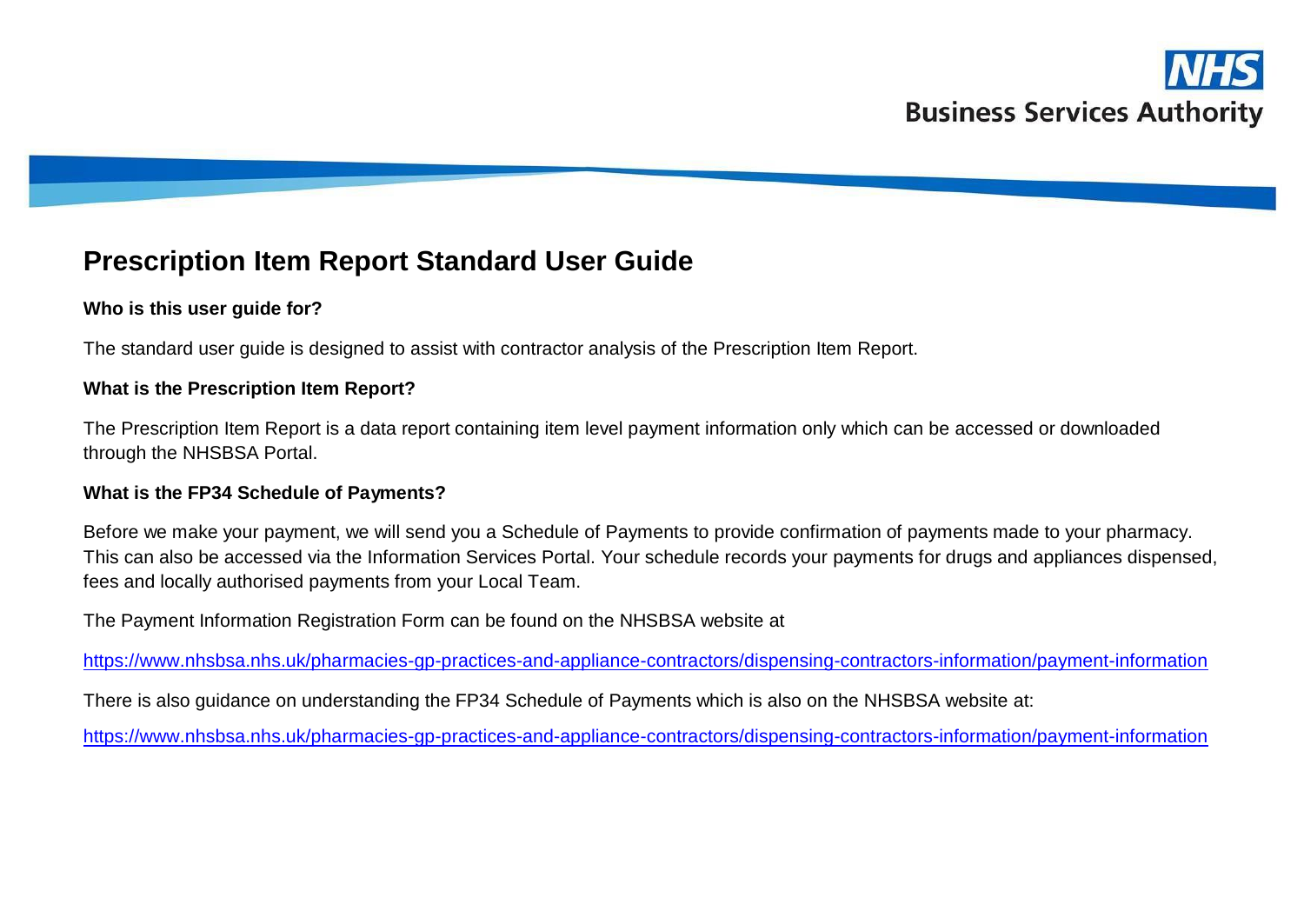

#### **How to reconcile your Prescription Item Report to the Schedule of Payments**

The following tables will help you reconcile values on your Schedule of Payments (FP34) with the Prescription Item Report.

The information to aid reconciliation assumes an understanding of how to filter data in spreadsheet programmes such as Microsoft Excel, Mac OSX Numbers and to use basic spreadsheet functions such as Sum.

Please also use the glossary's (page 10) appropriate Prescription Item Report column headings and associated information in table 1 below to explain how to reach the value in the FP34 – Schedule of Payments.

Only payments associated with individual items are covered by this guidance document, therefore payments such as Establishment payment are not applicable.

1. The first thing to do is check that the OCS code and Dispensing month on the FP34 Schedule of Payments is the same as Column A (OCS Code) and Column B (Dispensing Month) in the Prescription Item report. Please refer to the accompanying glossary which will tell you what each column relates to.

To start with it will be helpful to select Row 1 in the Prescription Item report and set the filter function for each column so that specific data can be selected.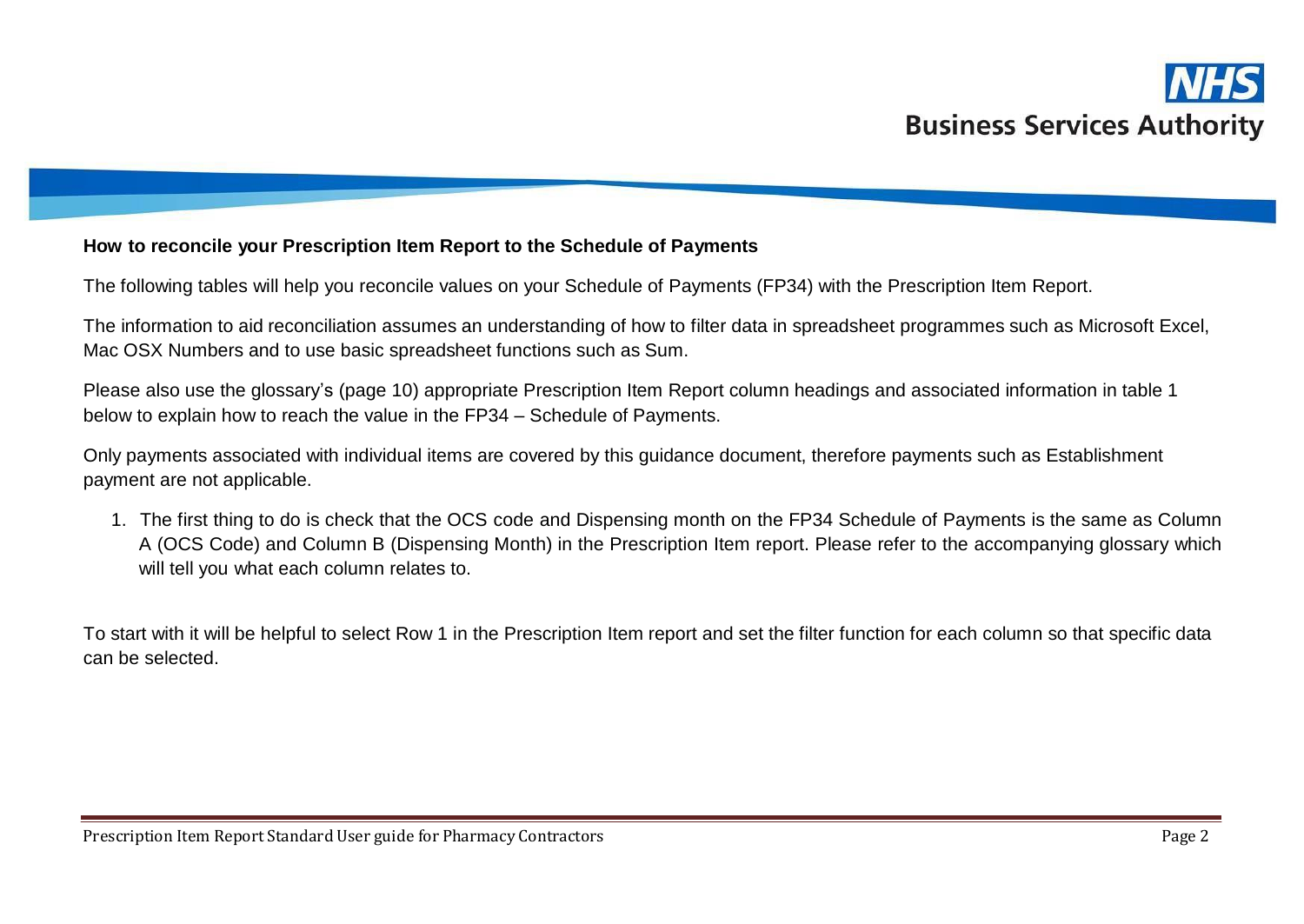

| FP34 Schedule of Payment - 'Drug and Appliance Costs'                                                                   |                                                           |                                                                                                                                                                                                                                                              |                                                                                                               |
|-------------------------------------------------------------------------------------------------------------------------|-----------------------------------------------------------|--------------------------------------------------------------------------------------------------------------------------------------------------------------------------------------------------------------------------------------------------------------|---------------------------------------------------------------------------------------------------------------|
| Prescription Item Report-<br>Column                                                                                     | Prescription<br>Item Report -<br>Column<br><b>Heading</b> | Information to aid reconciliation                                                                                                                                                                                                                            | FP34 Schedule of Payment - 'Drug and<br>Appliance Costs'<br>FP34 Value description                            |
| $\mathsf{R}$                                                                                                            | <b>Basic Price</b>                                        | Highlight column R (Basic Price) Value will be next to<br>Sum at the bottom right of the screen.                                                                                                                                                             | Add Total of basic prices at standard<br>discount rate and Total of basic prices at<br>zero discount together |
| Z                                                                                                                       | <b>EX Value</b>                                           | Highlight column Z (Ex Value) Value will be next to Sum<br>at the bottom right of the screen.                                                                                                                                                                | Out of Pocket expenses                                                                                        |
| S                                                                                                                       | Payment for<br>Consumables                                | Highlight column S (Payment for Consumables) Value will<br>be next to Sum at the bottom right of the screen.                                                                                                                                                 | Payment for consumables                                                                                       |
| $\mathsf{T}$                                                                                                            | Payment for<br>Containers                                 | Highlight column T (Payment for Containers) Value will<br>be next to Sum at the bottom right of the screen.                                                                                                                                                  | Payment for containers                                                                                        |
| R filtered to select only<br>those items where a<br>professional fee has been<br>paid at the standard<br>discount rate. | <b>Basic Price</b>                                        | Highlight column AY (SDR Professional Fee Value) Left<br>click the filter arrow and de-select zero.<br>Highlight column R (Basic Price) Value will be next to<br>Sum at the bottom right of the screen - Total of basic<br>prices at standard discount rate. | Total of basic prices at standard discount<br>rate                                                            |
| R filtered to select only<br>those items where a<br>professional fee has been<br>paid at the zero discount<br>rate.     | <b>Basic Price</b>                                        | Highlight column BA (ZDR Professional Fee Value) Left<br>click the filter arrow and de-select only zero.<br>Highlight column R (Basic Price) Value will be next to<br>Sum at the bottom right of the screen - Total of basic<br>prices at standard discount. | Total of basic prices at zero discount                                                                        |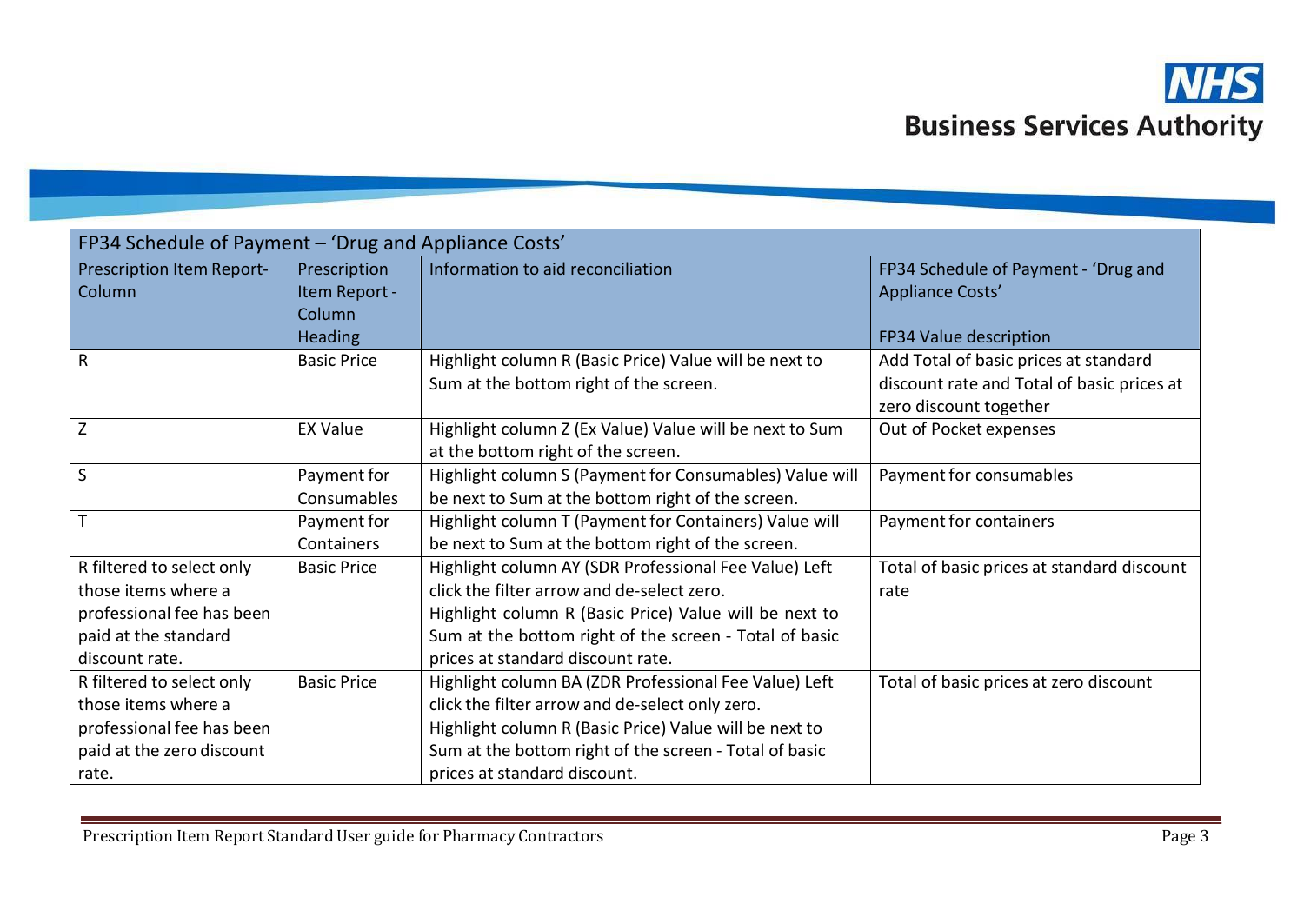

| FP34 Schedule of Payment - 'Prescription Fees' |                             |                                                       |                                         |
|------------------------------------------------|-----------------------------|-------------------------------------------------------|-----------------------------------------|
| Prescription Item Report-                      | Prescription Item           | Information to aid reconciliation                     | FP34 Schedule of Payment -              |
| Column                                         | Report-Column               |                                                       | 'Prescription Fees'                     |
|                                                | <b>Heading</b>              |                                                       | FP34 Value description                  |
| AY & BA                                        | <b>SDR Professional Fee</b> | Highlight column AY (SDR Professional Fee Value),     | <b>Activity Payment - (Previously</b>   |
|                                                | Value & ZDR                 | press CTRL on keyboard and then highlight column      | displayed on the Schedule of Payments   |
|                                                | <b>Professional Fee</b>     | BA (ZDR Professional Fee Value). Value will be next   | as Professional Fee at a value of 0.90p |
|                                                | Value                       | to Sum at the bottom right of the screen.             | prior to December 2016 dispensing)      |
|                                                |                             |                                                       |                                         |
| BC & BD                                        | SP Unlicensed Meds          | Highlight column BC (SP Unlicensed Meds Fee Value)    | Additional fees 2A unlicensed           |
|                                                | Fee Value &                 | and column BD (ED Unlicensed Meds Fee Value) Fee      | medicines                               |
|                                                | <b>ED Unlicensed Meds</b>   | Value). Value will be next to Sum at the bottom right |                                         |
|                                                | <b>Fee Value</b>            | of the screen.                                        |                                         |
| BE & BF & BG                                   | MF Hosiery Fee              | Highlight column BE (MF Hosiery Fee Value), BF (MF    | Additional fees 2B appliances -         |
|                                                | Value &                     | Truss Fee Value) & BG (MF Belt and Girdle Fee         | measured and fitted                     |
|                                                | <b>MF Truss Fee Value</b>   | Value) Value will be next to Sum at the bottom right  |                                         |
|                                                | & MF Belt and Girdle        | of the screen.                                        |                                         |
|                                                | Fee Value                   |                                                       |                                         |
| BJ & BK                                        | Home Del SR Appl            | Highlight column BJ (Home Del SR Appl Add Fee         | Additional fees appliances - home       |
|                                                | Add Fee Value &             | Value) & BK (Home Del HR Appl Add Fee Value)          | delivery                                |
|                                                | Home Del HR Appl            | Value will be next to Sum at the bottom right of the  |                                         |
|                                                | <b>Add Fee Value</b>        | screen.                                               |                                         |
| <b>BN</b>                                      | <b>Expensive Item Fee</b>   | Highlight column BN (Expensive Item Fee Value)        | Additional fees - 2F expensive          |
|                                                | Value                       | Value will be next to Sum at the bottom right of the  | prescription fees                       |

Prescription Item Report Standard User guide for Pharmacy Contractors **Page 1** Page 4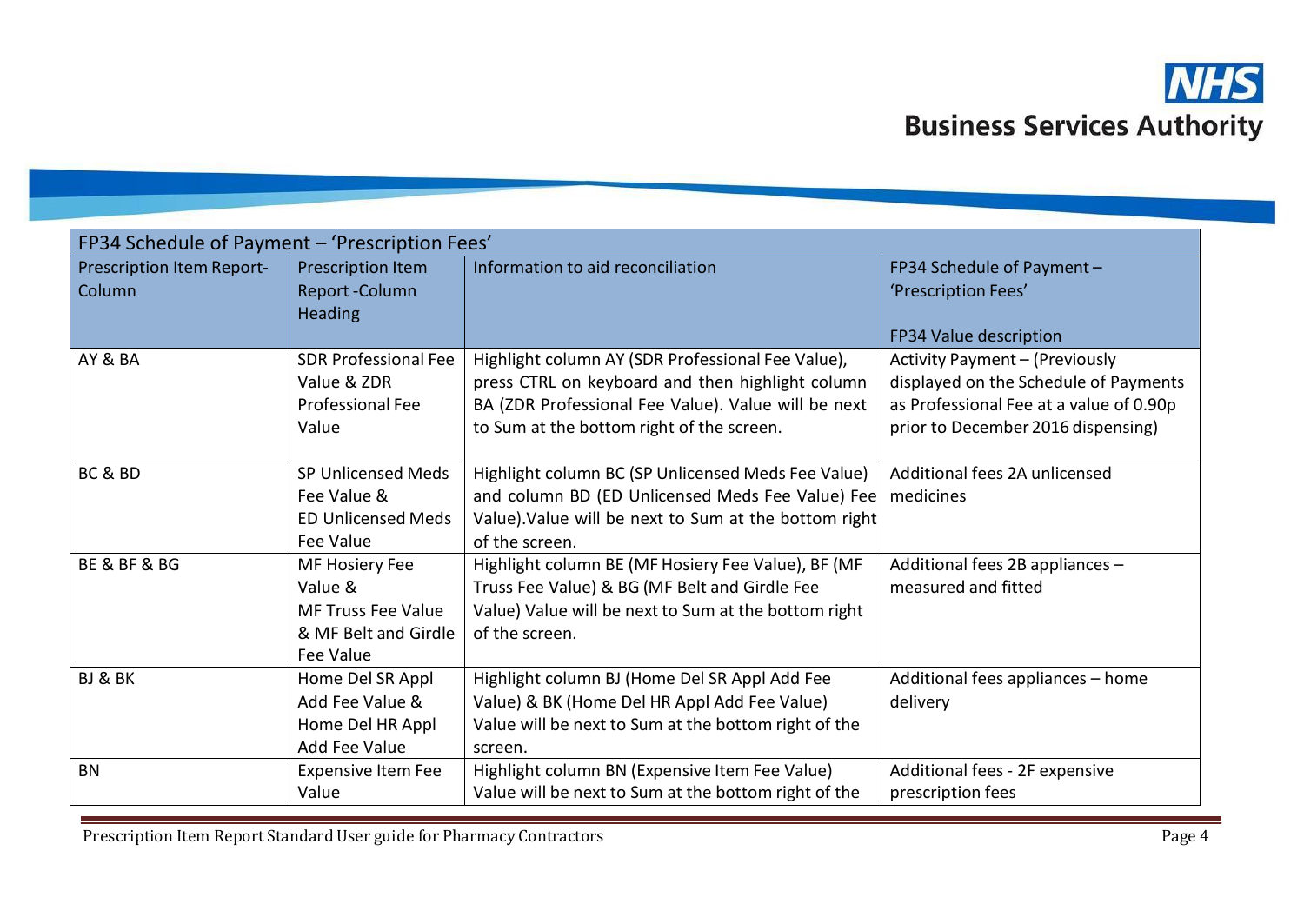

|           |                          | screen.                                              |                                     |
|-----------|--------------------------|------------------------------------------------------|-------------------------------------|
| <b>BO</b> | Stoma                    | Highlight column BO (Stoma Customisation Fee         | Additional fees Stoma customization |
|           | <b>Customisation Fee</b> | Value) Value will be next to Sum at the bottom right |                                     |
|           | Value                    | of the screen.                                       |                                     |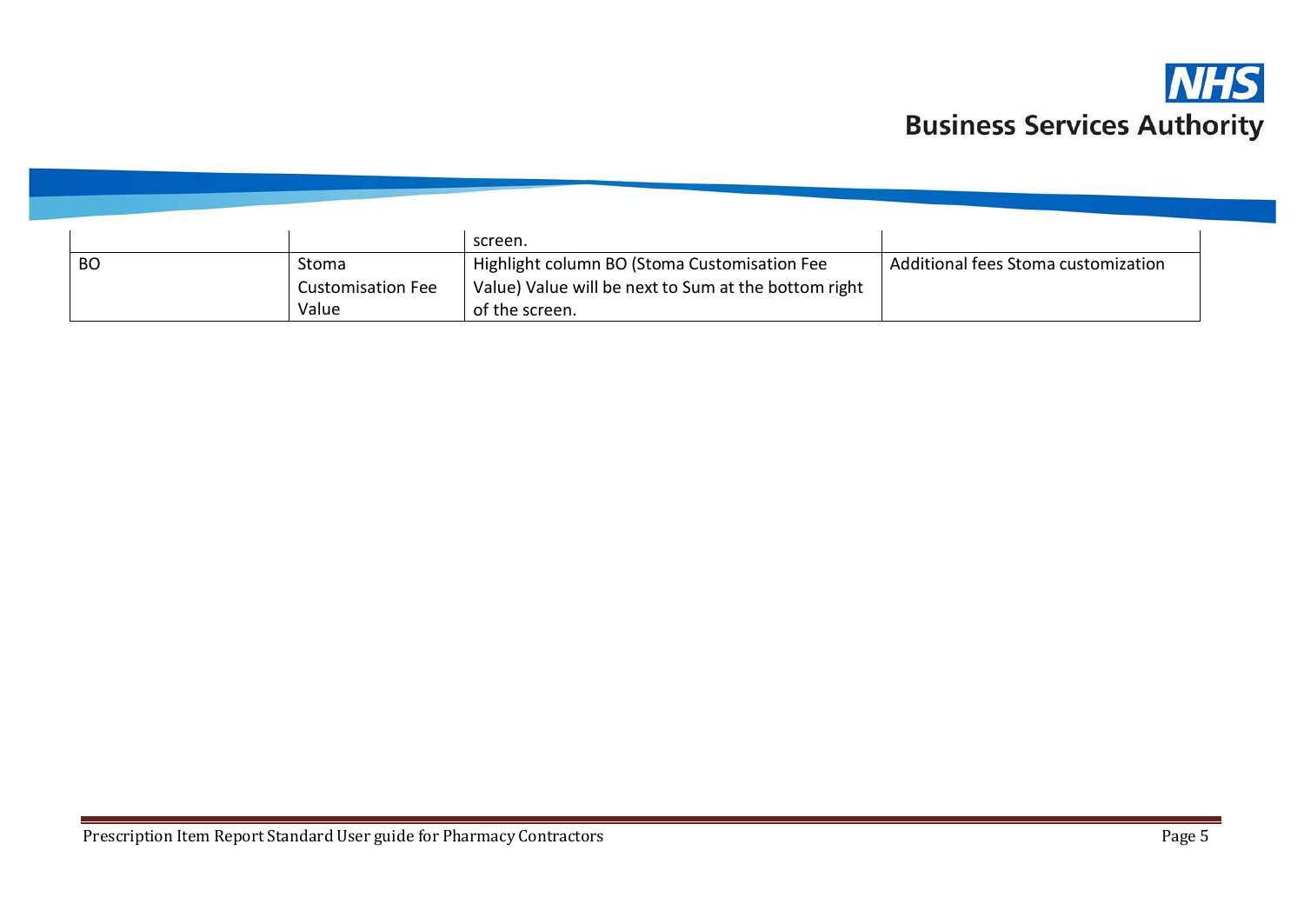

| FP34 Schedule of Payment - 'PRESCRIPTION DATA' |                                                        |                                                                                                                                                                                                                                                                                                                                              |                                                                                                                                                                                                                                                                                                               |
|------------------------------------------------|--------------------------------------------------------|----------------------------------------------------------------------------------------------------------------------------------------------------------------------------------------------------------------------------------------------------------------------------------------------------------------------------------------------|---------------------------------------------------------------------------------------------------------------------------------------------------------------------------------------------------------------------------------------------------------------------------------------------------------------|
| Prescription Item Report-<br>Column            | Prescription Item<br>Report - Column<br><b>Heading</b> | Information to aid reconciliation                                                                                                                                                                                                                                                                                                            | FP34 Schedule of Payment -<br>'PRESCRIPTION DATA'<br>FP34 Value description                                                                                                                                                                                                                                   |
| D                                              | Form Number                                            | Highlight column E (Item Number). Left click the filter<br>arrow and select '1' only.<br>Highlight column D (Form Number) Value will be<br>next to Count at the bottom right of the screen.                                                                                                                                                  | Total forms received (including<br>electronic prescriptions) (If they do not<br>match the payment schedule this will<br>be due to forms that have being<br>deleted during processing. If any RA or<br>DA forms have been re-submitted they<br>will be deleted from the prescription<br>item report.) See FAQs |
| C, D & E                                       | Fragment ID<br>Item Number<br>Form Number              | Highlight column C (Fragment ID) Left click the filter<br>arrow and select 'Z' to select all items for EPS R2<br>prescriptions.<br>Highlight column E (Item Number) Left click the filter<br>arrow and select '1' to select the first item for each<br>EPS R2 prescriptions. Value will be next to Sum at<br>the bottom right of the screen. | Total electronic prescription forms<br>received                                                                                                                                                                                                                                                               |
| $\mathsf{C}$                                   | Fragment ID                                            | Highlight column C (Fragment ID) Left click the filter<br>arrow and select 'Z' to select all items for EPS R2<br>prescriptions.<br>Highlight column AO (ND) Left click the filter arrow                                                                                                                                                      | Total electronic prescription items<br>received                                                                                                                                                                                                                                                               |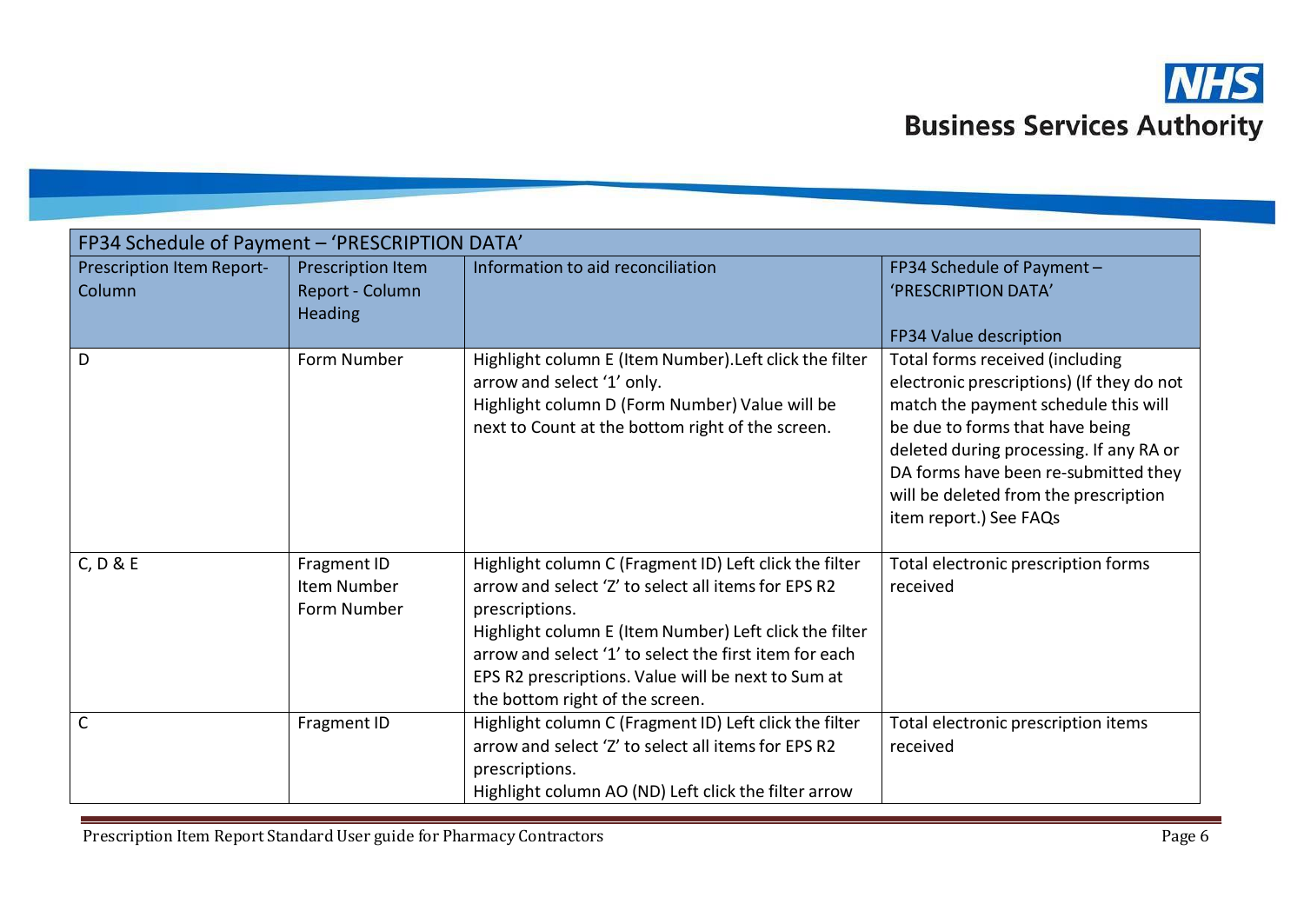

|                    |                             | and de-select ND.                                     |                                          |
|--------------------|-----------------------------|-------------------------------------------------------|------------------------------------------|
|                    |                             | Highlight column C (Fragment ID) to give the total of |                                          |
|                    |                             | items for EPS R2 prescriptions. (Remember to          |                                          |
|                    |                             | deduct an item for the header row)                    |                                          |
| <b>AZ</b>          | <b>SDR Professional Fee</b> | Highlight column AZ (SDR Professional Fee Number)     | Items at standard discount rate, for     |
|                    | Number                      | Value will be next to Sum at the bottom right of the  | which a fee is paid                      |
|                    |                             | screen.                                               |                                          |
| <b>BB</b>          | <b>ZDR Professional Fee</b> | Highlight column BB (ZDR Professional Fee Number)     | Items at zero discount rate, for which a |
|                    | Number                      | Value will be next to Sum at the bottom right of the  | fee is paid                              |
|                    |                             | screen.                                               |                                          |
| <b>AZ &amp; BB</b> | Total items for             | Highlight column AZ (SDR Professional Fee Number)     | Total of items, for which a fee is paid  |
|                    | which a fee is paid         | press CTRL on keyboard and then highlight column      |                                          |
|                    |                             | BB (ZDR Professional Fee Value) Value will be next to |                                          |
|                    |                             | Sum at the bottom right of the screen.                |                                          |
| <b>AP &amp; W</b>  | <b>RB &amp; DA</b>          | Highlight column AP (RB). Left click the filter arrow | Referred back items & Disallowed items   |
|                    |                             | and select 'RB' select all items which have been      |                                          |
|                    |                             | referred back to the dispenser for further            |                                          |
|                    |                             | information before it can be processed and correctly  |                                          |
|                    |                             | reimbursed. Value will be next to Count at the        |                                          |
|                    |                             | bottom right of the screen. (Remember to deduct an    |                                          |
|                    |                             | item for the header row) If value does not match      |                                          |
|                    |                             | then highlight column W (DA) Left click the filter    |                                          |
|                    |                             | arrow and select 'DA' select all items which have     |                                          |
|                    |                             | been disallowed. Value will be next to Count at the   |                                          |
|                    |                             | bottom right of the screen. Add both figures          |                                          |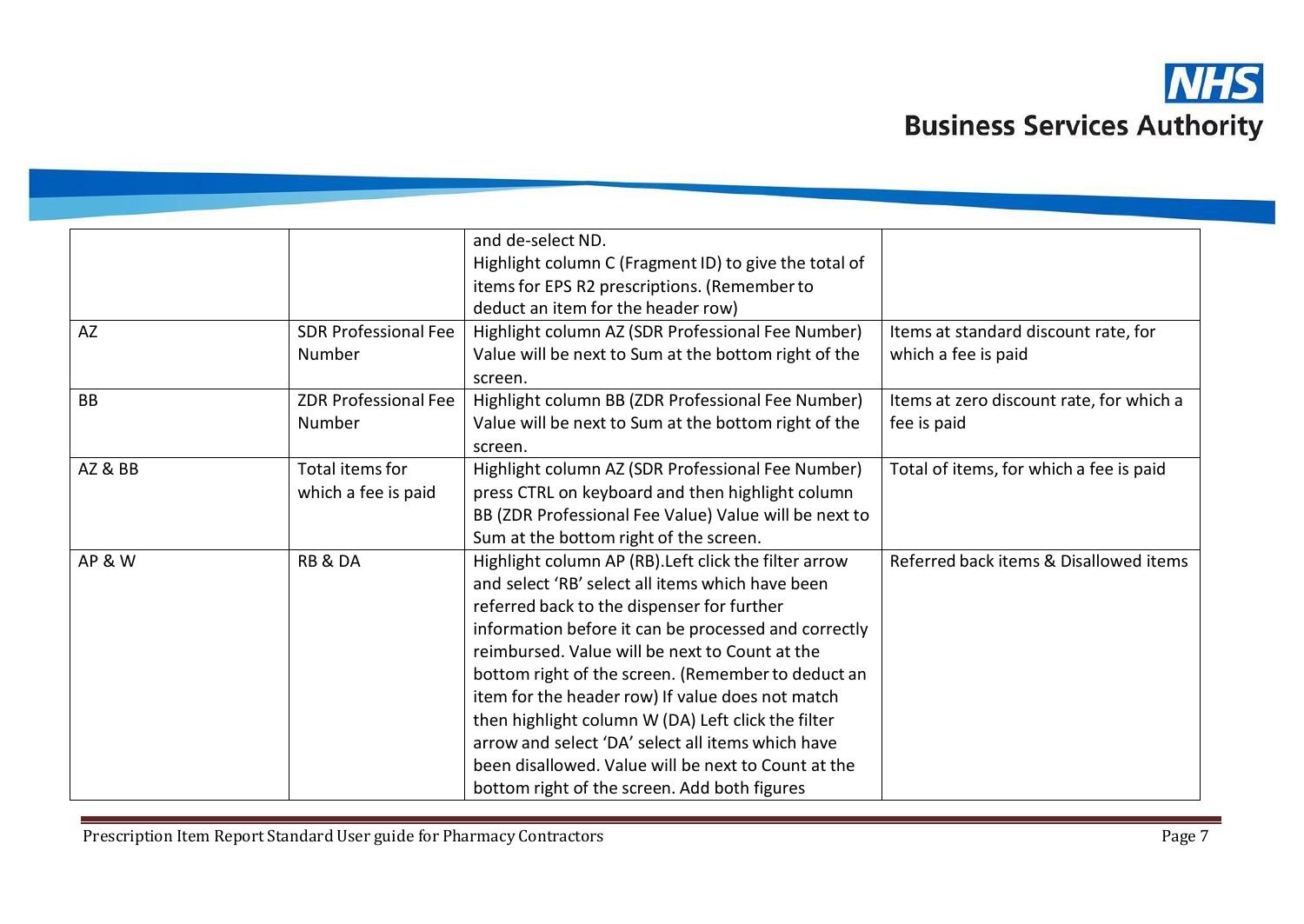

|                                     |                                                                                                   | together.                                                                                                                                                                                                                                                                                                                                                                                                                                                                                                                                                                                       |                                                                                                                                  |
|-------------------------------------|---------------------------------------------------------------------------------------------------|-------------------------------------------------------------------------------------------------------------------------------------------------------------------------------------------------------------------------------------------------------------------------------------------------------------------------------------------------------------------------------------------------------------------------------------------------------------------------------------------------------------------------------------------------------------------------------------------------|----------------------------------------------------------------------------------------------------------------------------------|
|                                     |                                                                                                   | FP34 Schedule of Payment - 'ITEMS TRANSFERRED BETWEEN EXEMPT AND CHARGEABLE GROUPS                                                                                                                                                                                                                                                                                                                                                                                                                                                                                                              |                                                                                                                                  |
| Prescription Item Report-<br>Column | Prescription Item<br>Report - Column<br><b>Heading</b>                                            | Information to aid reconciliation                                                                                                                                                                                                                                                                                                                                                                                                                                                                                                                                                               | FP34 Schedule of Payment - ITEMS<br><b>TRANSFERRED BETWEEN EXEMPT AND</b><br><b>CHARGEABLE GROUPS'</b><br>FP34 Value description |
| I, J & K                            | Group Type<br>Declared Charge<br>status Charges<br>Payable                                        | Highlight column I (Group Type Declared) Left click<br>the filter arrow and select '1' to select all forms<br>submitted as group 1 - exempt.<br>Highlight column J (Charge Status). Left click the filter<br>arrow and select '2' and '3' (if applicable) to select<br>all forms with Charge Status - Chargeable. Highlight<br>column K (Charges Payable) Left click the filter<br>arrow and de-select '0' (if applicable) to select only<br>those items where a prescription charge has been<br>deducted under Charge Payable. Value will be next<br>to Sum at the bottom right of the screen. | <b>Exempt to Chargeable</b>                                                                                                      |
| I, J, K & V                         | Group Type<br>Declared<br>Charge status<br>Charge Payable<br>CC (no charge<br>contraceptive item) | Highlight column I (Group Type Declared) Left click<br>the filter arrow and select '2' and '3' (if applicable)<br>to select all forms submitted as group $2$ – charge<br>paid.<br>Highlight column J (Charge Status) Left click the filter<br>arrow and select '1' to select all forms with Charge<br>Status - Exempt. (If there is not a '1' then there is                                                                                                                                                                                                                                     | Chargeable to Exempt                                                                                                             |

Prescription Item Report Standard User guide for Pharmacy Contractors **Page 1966** Page 8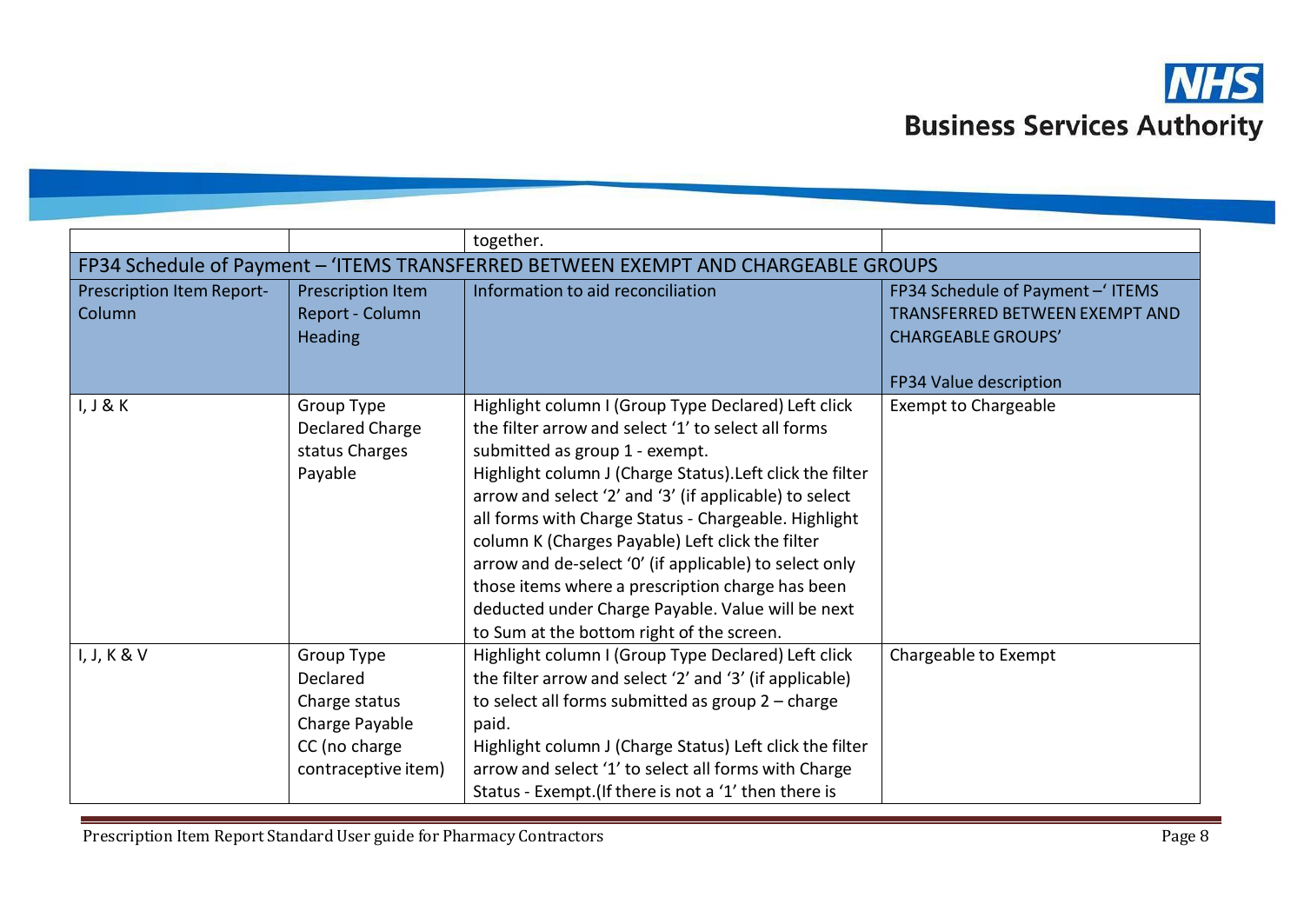

| nothing switched, no need to carry on).                |  |
|--------------------------------------------------------|--|
| Highlight column K (Charges Payable) Left click the    |  |
| filter arrow and select '0' to select only those items |  |
| where a prescription charge has not been deducted      |  |
| under Charge Payable.                                  |  |
| Highlight column V (CC) (No charge contraceptive).     |  |
| Left click the filter arrow and de-select 'CC' to      |  |
| exclude items which are no charge contraceptives.      |  |

| FP34 Schedule of Payment - Summary of Expensive Items' |                    |                                                                                                          |                                      |
|--------------------------------------------------------|--------------------|----------------------------------------------------------------------------------------------------------|--------------------------------------|
| Prescription Item Report-                              | Prescription Item  |                                                                                                          | FP34 Schedule of Payment - 'Summary  |
| Column                                                 | Report-Column      |                                                                                                          | of Expensive Items'                  |
|                                                        | <b>Heading</b>     |                                                                                                          |                                      |
|                                                        |                    |                                                                                                          | FP34 Value description               |
| R                                                      | <b>Basic Price</b> | Highlight column R (Basic Price) Left click the filter<br>arrow and hover over Number Filters and select | Total of items equal or over £100    |
|                                                        |                    | Greater Than. Type 99.99 in blank box you will be                                                        | The Basic Price value on the FP34    |
|                                                        |                    | able to match the expensive items on the Schedule                                                        | Schedule of Payment is equivalent to |
|                                                        |                    | of payments                                                                                              | the prescribed quantity for the item |
|                                                        |                    |                                                                                                          | reimbursed and will not take into    |
|                                                        |                    |                                                                                                          | account payment adjustments for      |
|                                                        |                    |                                                                                                          | broken bulk and payments relating to |
|                                                        |                    |                                                                                                          | multiple pack items such as ACBS     |
|                                                        |                    |                                                                                                          | flavoured dietary products. See FAQs |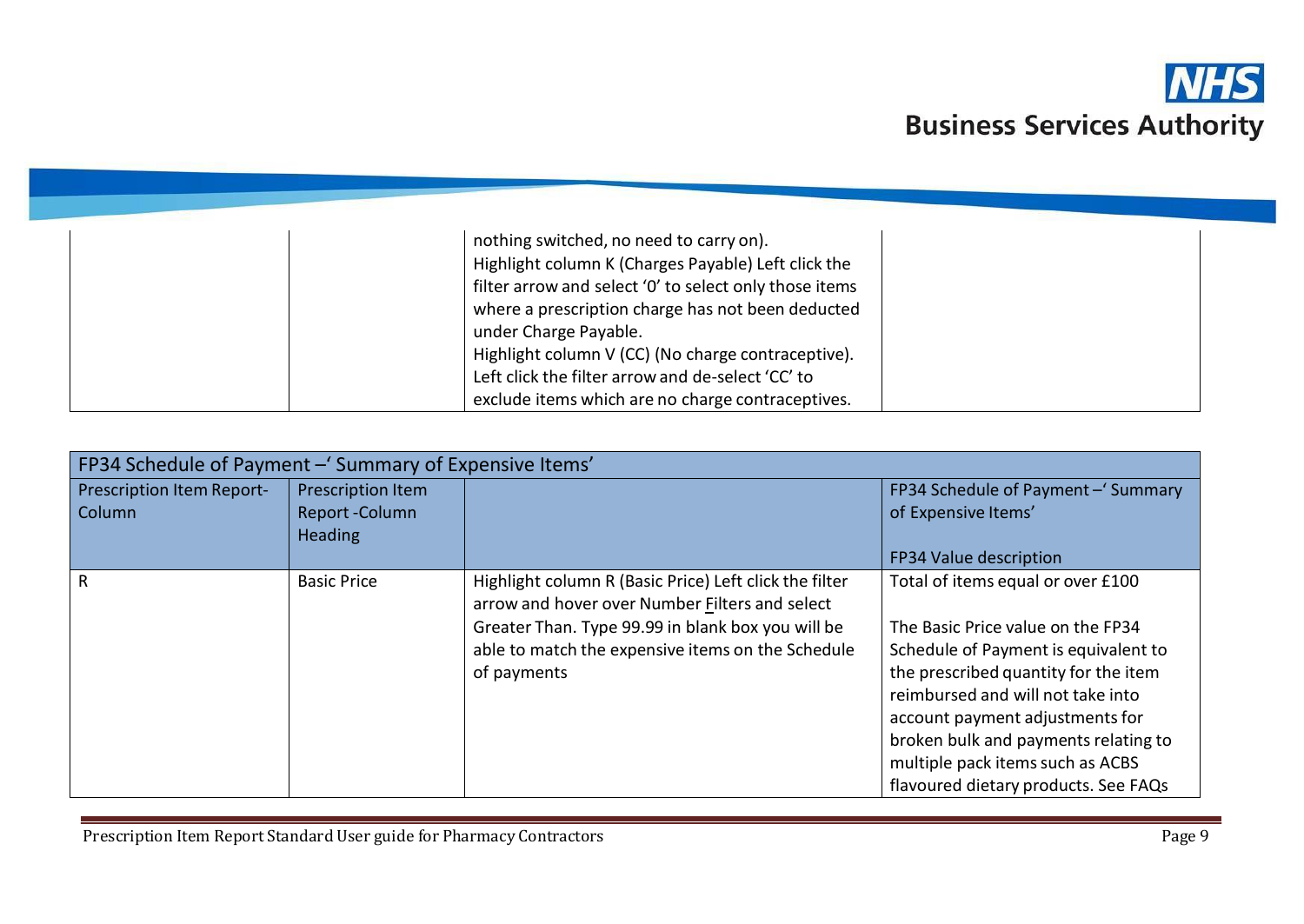## **Prescription Item Report Glossary for Pharmacy Contractors**

| <b>Column</b> | <b>Column</b><br><b>Heading</b> | <b>Definition</b>                                                                                                                                                                                                                                                                                                                                                                                                                                                    | <b>Notes</b> |
|---------------|---------------------------------|----------------------------------------------------------------------------------------------------------------------------------------------------------------------------------------------------------------------------------------------------------------------------------------------------------------------------------------------------------------------------------------------------------------------------------------------------------------------|--------------|
| A             | <b>OCS Code</b>                 | The contractor code (beginning F) allocated by NHSBSA which is a<br>unique identifier for a pharmacy contractor account.                                                                                                                                                                                                                                                                                                                                             |              |
| B             | Dispensing<br>Month             | The month for which the claim for dispensed items has been submitted<br>to NHSBSA. Prescriptions for reimbursement should be despatched to<br>the NHSBSA not later than the fifth day of the month following that in<br>which the supply was made.                                                                                                                                                                                                                   |              |
|               | Fragment Id                     | When the month's prescriptions are received, they are divided into<br>sections in order depending on the type of prescription or document<br>received. The different sections are given a "Fragment Id" which helps<br>NHSBSA identify how a particular prescription item has been<br>processed. For example " $A^*$ = scanned FP10 or paper document, " $N^*$ =<br>Key from paper fragment (paper document unable to be scanned), and<br>$Z = EPS R2$ prescription. |              |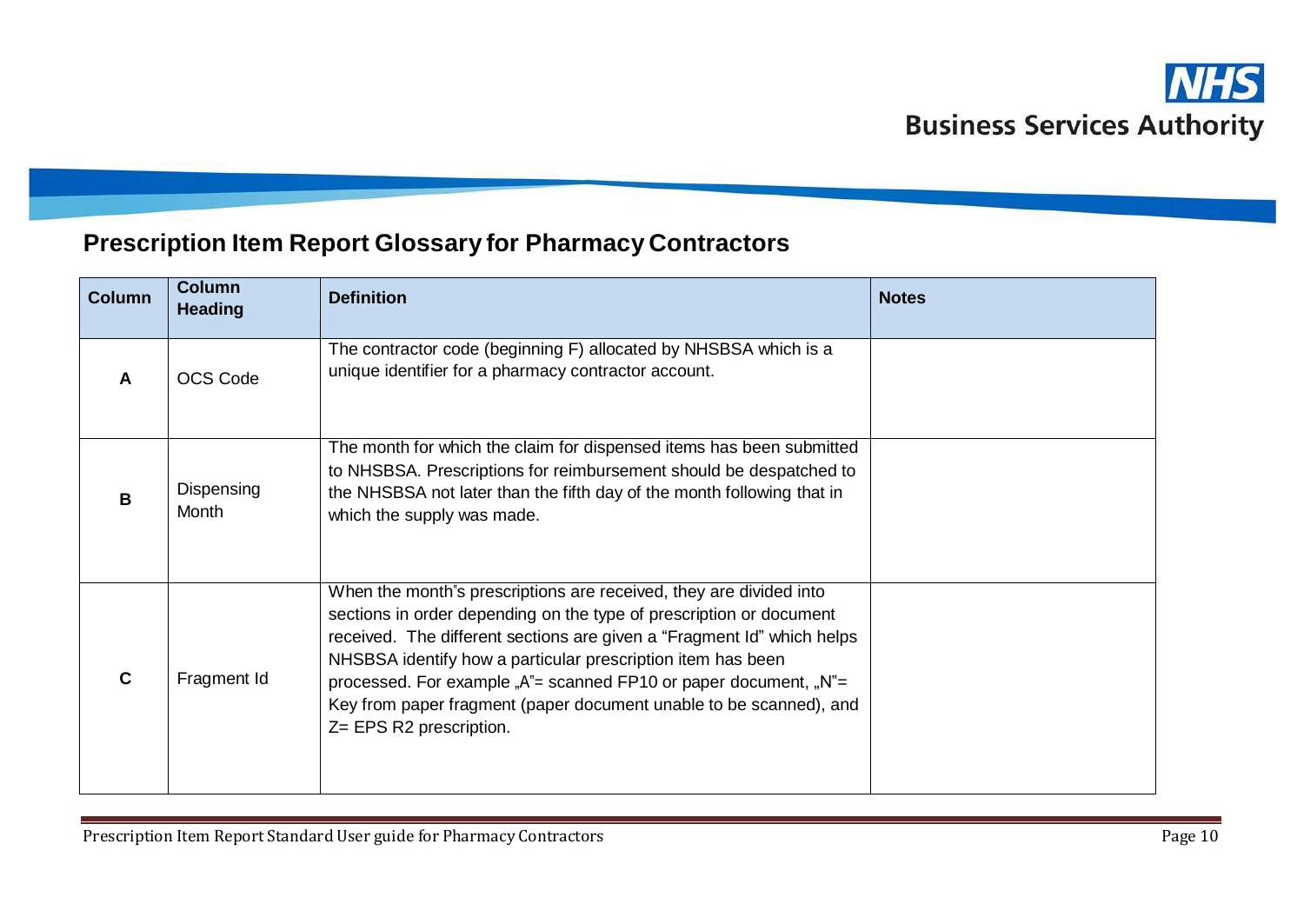

| <b>Column</b> | <b>Column</b><br><b>Heading</b> | <b>Definition</b>                                                                                                                                                                                                                                         | <b>Notes</b> |  |
|---------------|---------------------------------|-----------------------------------------------------------------------------------------------------------------------------------------------------------------------------------------------------------------------------------------------------------|--------------|--|
| D             | Form Number                     | The form number allocated to a prescription by NHSBSA. This<br>number is for internal purposes and enables a prescription form or<br>EPS message to be identified at any stage of processing.<br>The corresponding number is also sprayed onto each FP10. |              |  |
| E             | Item Number                     | An item is a product (including combination products) on a<br>prescription. The item number identifies the order of the item on the<br>prescription form or within the EPS message.                                                                       |              |  |
| G             | Form Type                       | The prescription form type, as printed on the bottom of the form, or<br>derived from an EPS message.<br>e.g. FP10MDA, FP10SS, FP10NC                                                                                                                      |              |  |
| H             | <b>Prescriber Code</b>          | The unique number assigned to a prescriber, or a group of prescribers<br>(e.g. a GP, a nurse prescriber, a pharmacist prescriber, or a hospital<br>unit). This is the number shown on pre-printed FP10 prescription<br>forms or included in EPS messages. |              |  |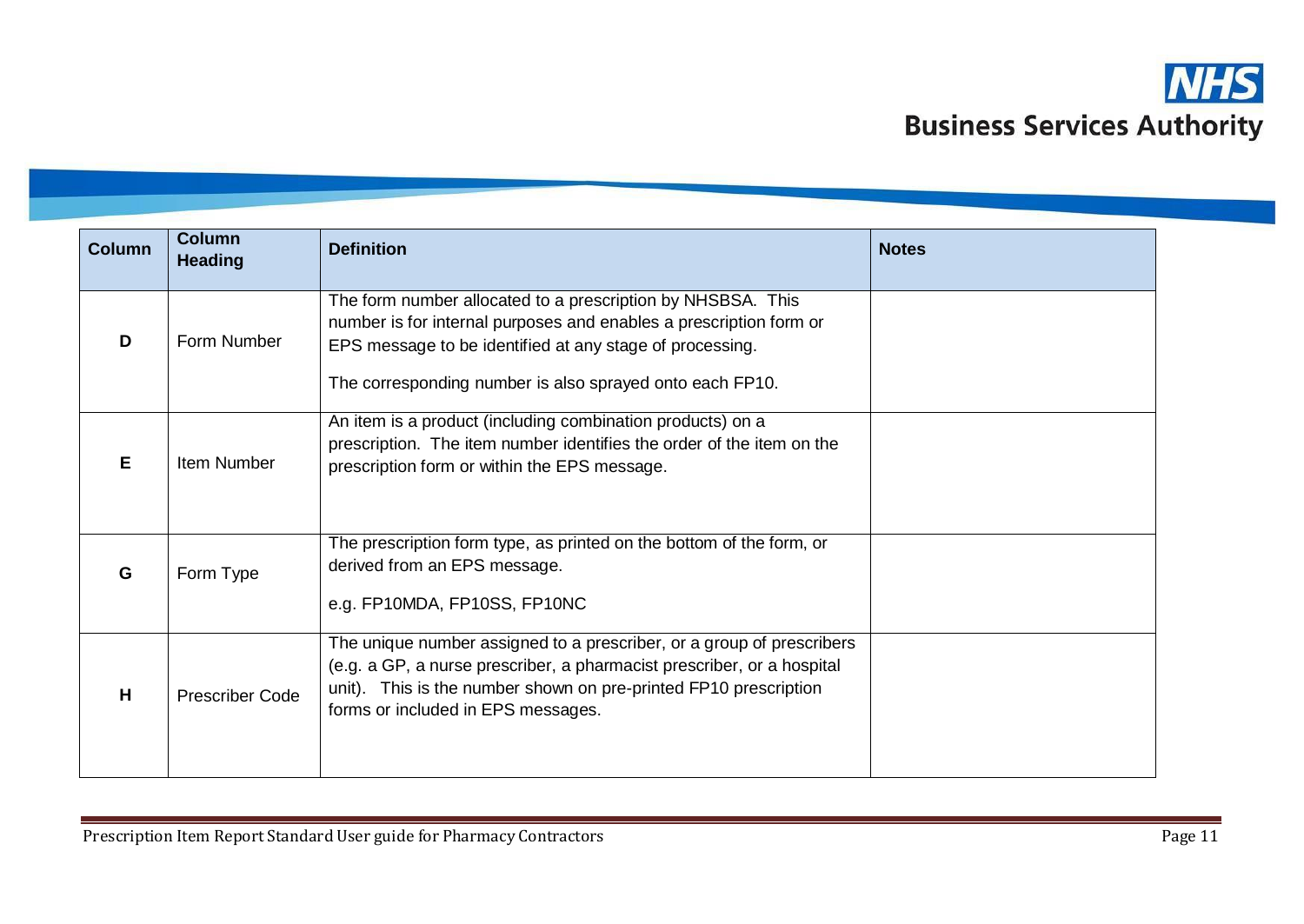

| <b>Column</b> | <b>Column</b><br><b>Heading</b> | <b>Definition</b>                                                                                                                                                                                                                                                                                                                                                                                                                                                                                | <b>Notes</b> |
|---------------|---------------------------------|--------------------------------------------------------------------------------------------------------------------------------------------------------------------------------------------------------------------------------------------------------------------------------------------------------------------------------------------------------------------------------------------------------------------------------------------------------------------------------------------------|--------------|
|               | Group Type<br>Declared          | This denotes the group in which the contractor has submitted the<br>prescription form.<br>Group 1 are prescriptions which have been submitted as<br>being exempt from NHS prescription charge.<br>Group 2 are prescriptions for which the current NHS<br>charge applies.<br>Group 3 are prescriptions for which the NHS charge<br>applies at the previous rate.<br>Group 8 are items which were previously referred back for<br>further information and subsequently resubmitted for<br>payment. |              |
| J             | <b>Charge Status</b>            | This denotes the group, or charge status of the item, as processed:<br>"1" indicates that the item was exempt from NHS prescription<br>charge,<br>"2" that the item was subject to the current NHS prescription<br>charge, and<br>"3" that it is subject to the previous NHS prescription charge.                                                                                                                                                                                                |              |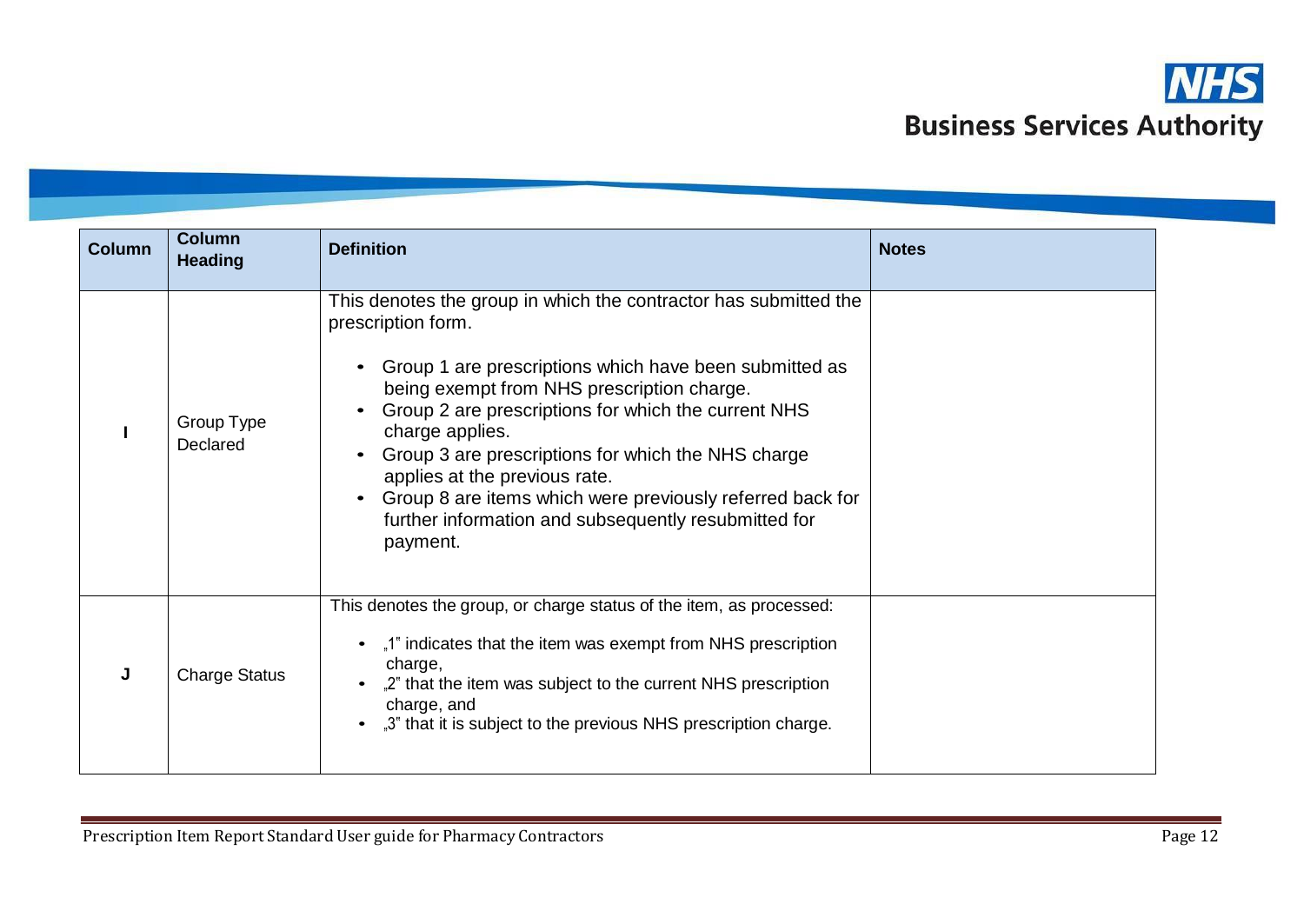

| <b>Column</b> | <b>Column</b><br><b>Heading</b> | <b>Definition</b>                                                                                                                                                                                                                                                                                                                                                                                                                                     | <b>Notes</b>                                                                                                                                                                                                                                                                                                                                                           |
|---------------|---------------------------------|-------------------------------------------------------------------------------------------------------------------------------------------------------------------------------------------------------------------------------------------------------------------------------------------------------------------------------------------------------------------------------------------------------------------------------------------------------|------------------------------------------------------------------------------------------------------------------------------------------------------------------------------------------------------------------------------------------------------------------------------------------------------------------------------------------------------------------------|
| K             | Charges Payable                 | This shows the number of NHS prescription charges payable by the<br>patient. This will be "0" if the patient is entitled to exemption from<br>payment, or if the item was not dispensed, or was referred back or<br>disallowed.                                                                                                                                                                                                                       | See Drug Tariff part XVI                                                                                                                                                                                                                                                                                                                                               |
|               | Product<br>Description          | A description of the product for which the contractor has been<br>reimbursed, as defined by the Dictionary of Medicines and Devices<br>(dm+d). Where this is an actual product, the description includes the<br>name of the proprietary or generic item, along with the<br>supplier/manufacturer name. Where the product is a prescribable<br>generic, the description of the generic product without supplier or<br>trade name information is given. | An entry of "Exception Handler<br>Discount Not Deducted Item" or<br>"Exception Handler Unspecified<br>Item" indicates that the product<br>prescribed cannot be specified as it<br>is not held by the Dictionary of<br>Medicines and Devices.<br>An entry of "None" is displayed<br>where the product has not been<br>dispensed, or was referred back or<br>disallowed. |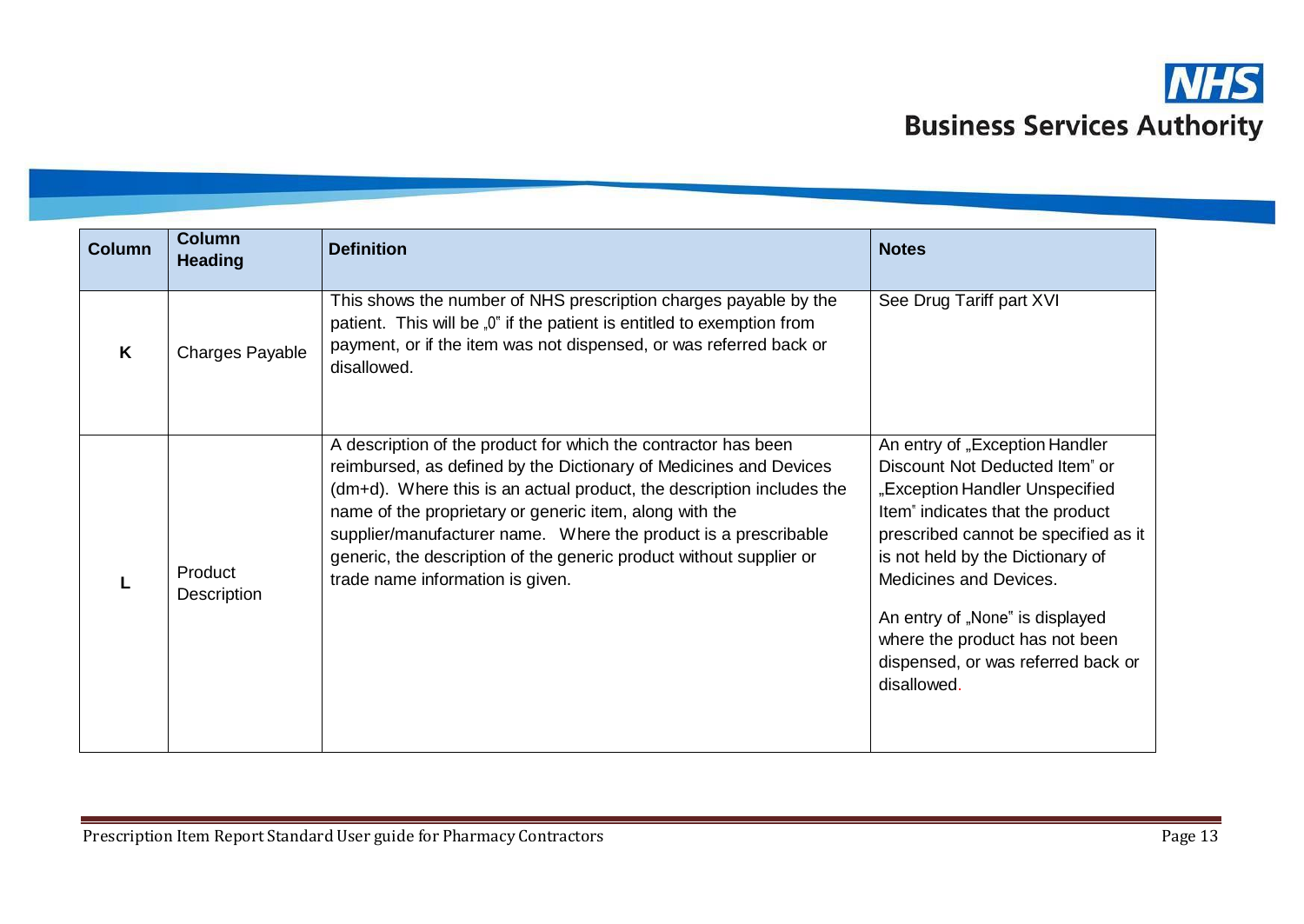

| <b>Column</b> | <b>Column</b><br><b>Heading</b> | <b>Definition</b>                                                                                                                                                                                                                                                                                                                                                                                                                | <b>Notes</b>                                                                                                           |
|---------------|---------------------------------|----------------------------------------------------------------------------------------------------------------------------------------------------------------------------------------------------------------------------------------------------------------------------------------------------------------------------------------------------------------------------------------------------------------------------------|------------------------------------------------------------------------------------------------------------------------|
| N             | Quantity                        | The quantity of a drug or appliance that has been reimbursed. Where<br>the product is packed in a special container, the quantity may be<br>expressed as the number of special containers dispensed.                                                                                                                                                                                                                             | e.g. a 30g tube of cream which<br>must be as a special container will<br>have a pack size of 30 and a<br>quantity of 1 |
| P             | <b>Pack Price</b>               | The price of the pack size used to reimburse the quantity of the<br>product prescribed or endorsed. The price is as listed in Parts VIII or<br>IX of the Drug Tariff for the dispensing month for which the<br>prescriptions were submitted. For a drug not listed in Part VIII, the<br>price is normally determined by the list price published by the<br>manufacturer, wholesaler or supplier. Value expressed in Pounds $(E)$ |                                                                                                                        |
| Q             | Pack Size                       | The pack size used to reimburse the dispensed quantity of the product<br>prescribed or endorsed.                                                                                                                                                                                                                                                                                                                                 |                                                                                                                        |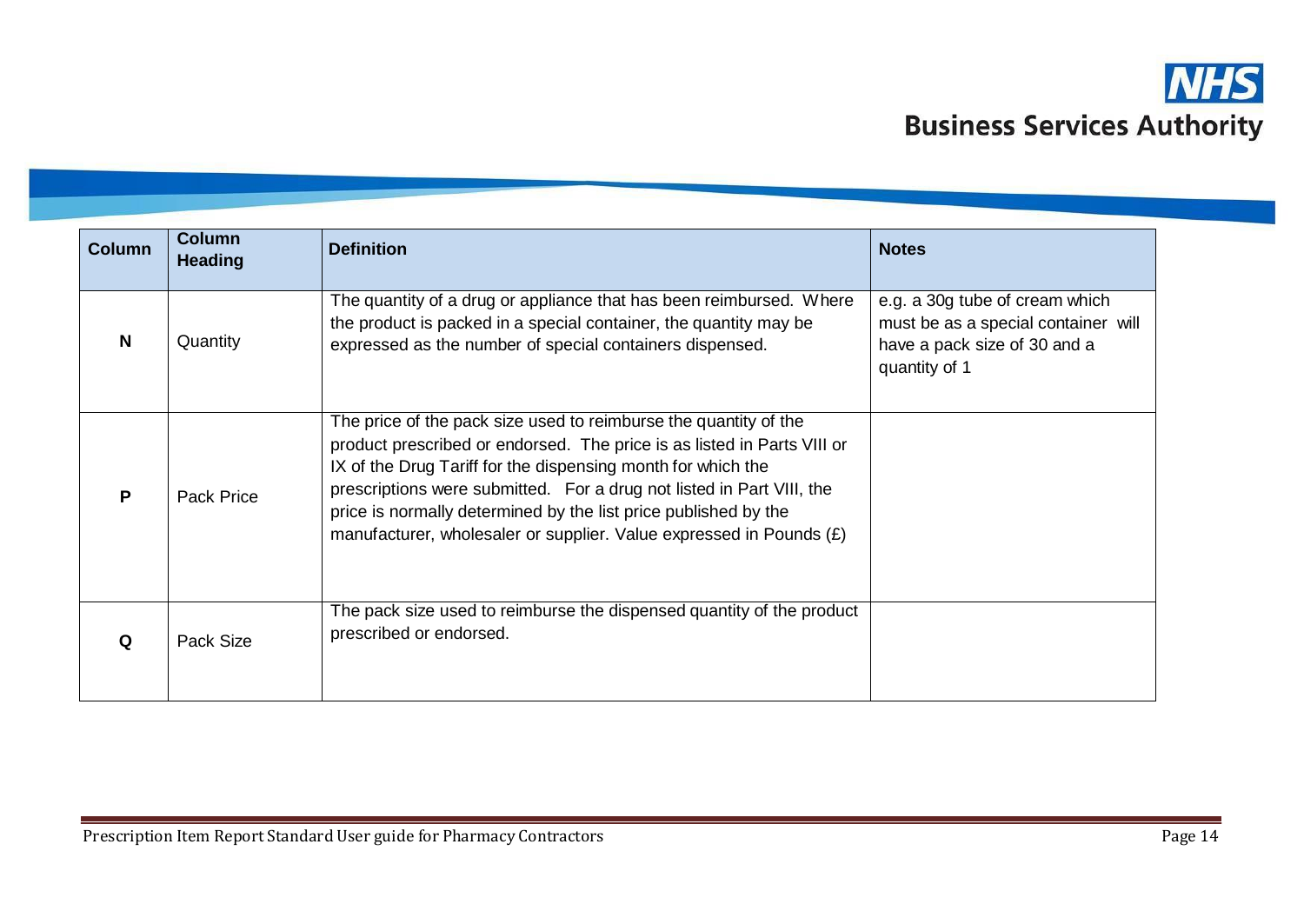

| <b>Column</b><br><b>Column</b><br><b>Heading</b> |                    | <b>Definition</b>                                                                                                                                                                                                                                                                                                                                                                                                            | <b>Notes</b>                                                                                                                                                                                                                                                                                                                                                                                                                            |
|--------------------------------------------------|--------------------|------------------------------------------------------------------------------------------------------------------------------------------------------------------------------------------------------------------------------------------------------------------------------------------------------------------------------------------------------------------------------------------------------------------------------|-----------------------------------------------------------------------------------------------------------------------------------------------------------------------------------------------------------------------------------------------------------------------------------------------------------------------------------------------------------------------------------------------------------------------------------------|
| R                                                | <b>Basic Price</b> | The basic price is the Net Ingredient Cost for the quantity supplied of<br>those drugs, appliances and chemical reagents as listed in Parts VIII<br>or IX of the Drug Tariff. For a drug not listed in Part VIII, the price is<br>normally determined by the list price published by the manufacturer,<br>wholesaler or supplier of the pack size used for a prescription of that<br>quantity. Value expressed in Pounds (£) | See Drug Tariff Part II Clause 8.<br>Please note that there are<br>exceptions to using the price listed<br>in the Drug Tariff i.e. where the<br>Department of Health has agreed<br>that for a particular month, for<br>particular items, the agreed<br>reimbursement will differ from that<br>stated in Part VIII of the Drug Tariff.<br>See Drug Tariff news articles<br>at http://www.nhsbsa.nhs.uk/Prescr<br>iptionServices/250.aspx |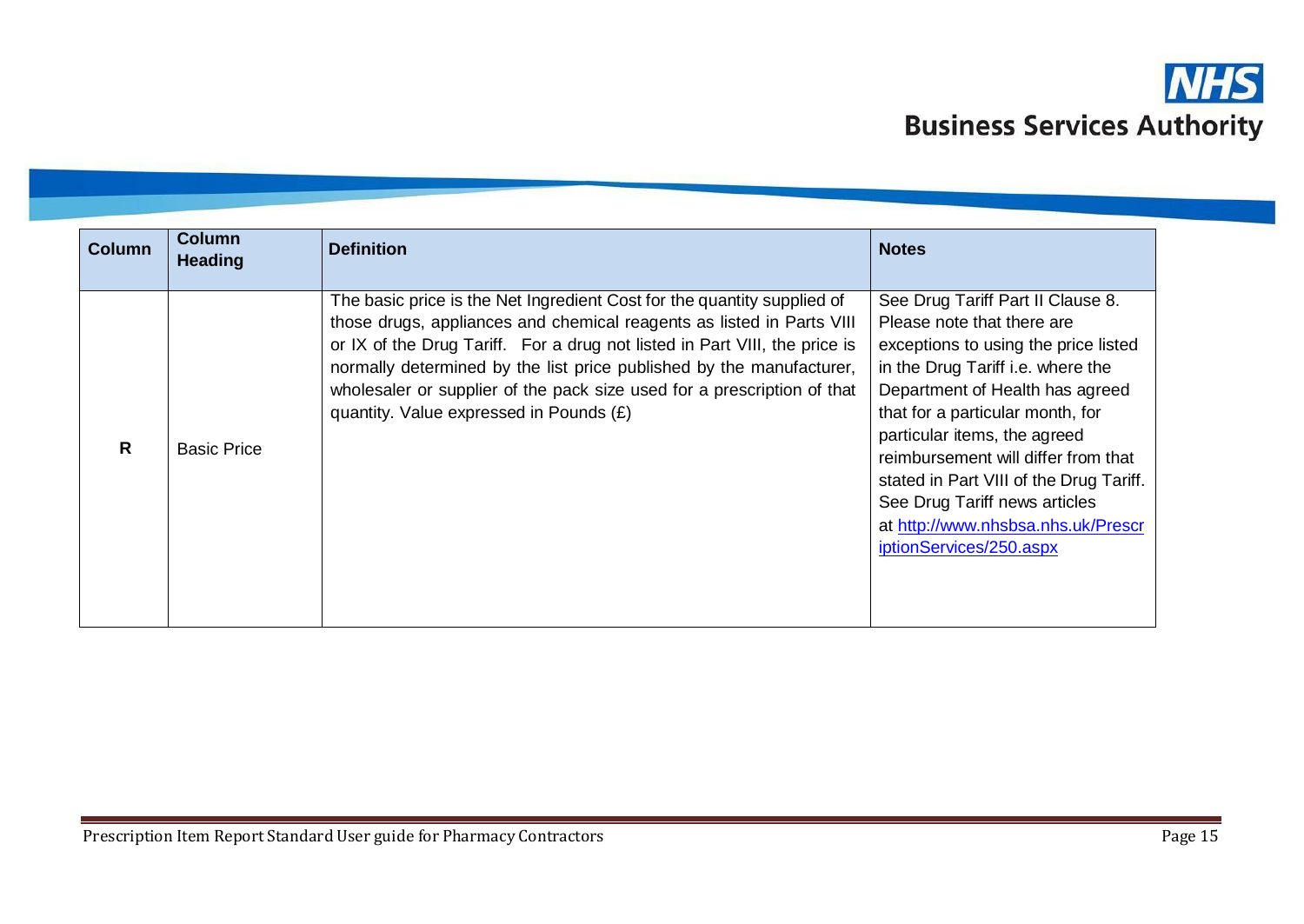

| <b>Column</b> | <b>Column</b><br><b>Heading</b> | <b>Definition</b>                                                                                                                                                                                                                                                                                                                                                                                       | <b>Notes</b>                                                                                                                                                                             |
|---------------|---------------------------------|---------------------------------------------------------------------------------------------------------------------------------------------------------------------------------------------------------------------------------------------------------------------------------------------------------------------------------------------------------------------------------------------------------|------------------------------------------------------------------------------------------------------------------------------------------------------------------------------------------|
| U             | <b>NB</b>                       | Denotes Broken Bulk has been claimed by the dispensing contractor.<br>When the quantity ordered on a prescription form is other than the<br>minimum quantity obtainable, and the contractor cannot readily<br>dispose of any remainder purchased to cover the order, payment will<br>be made for the whole quantity purchased. Prescription forms must<br>be endorsed "BB" with the pack size supplied. | BB endorsement required.<br>See Drug Tariff Part II Clause 11<br>and <b>Alphabetical Guide to</b><br><b>Prescription Endorsement</b><br>http://www.nhsbsa.nhs.uk/1119.as<br>$\mathbf{p}$ |
| V             | <b>CC</b>                       | No charge is payable for contraceptive substances and listed<br>contraceptive appliances for women. For other drugs, if the<br>prescription is for contraceptive purposes, the prescriber should mark<br>the item with the symbol $\mathcal{Q}$ , or otherwise make it clear that the item is<br>for contraceptive purposes. A prescription charge should not be<br>levied for these items.             | See Drug Tariff Part XVI<br>10. Contraceptive Services                                                                                                                                   |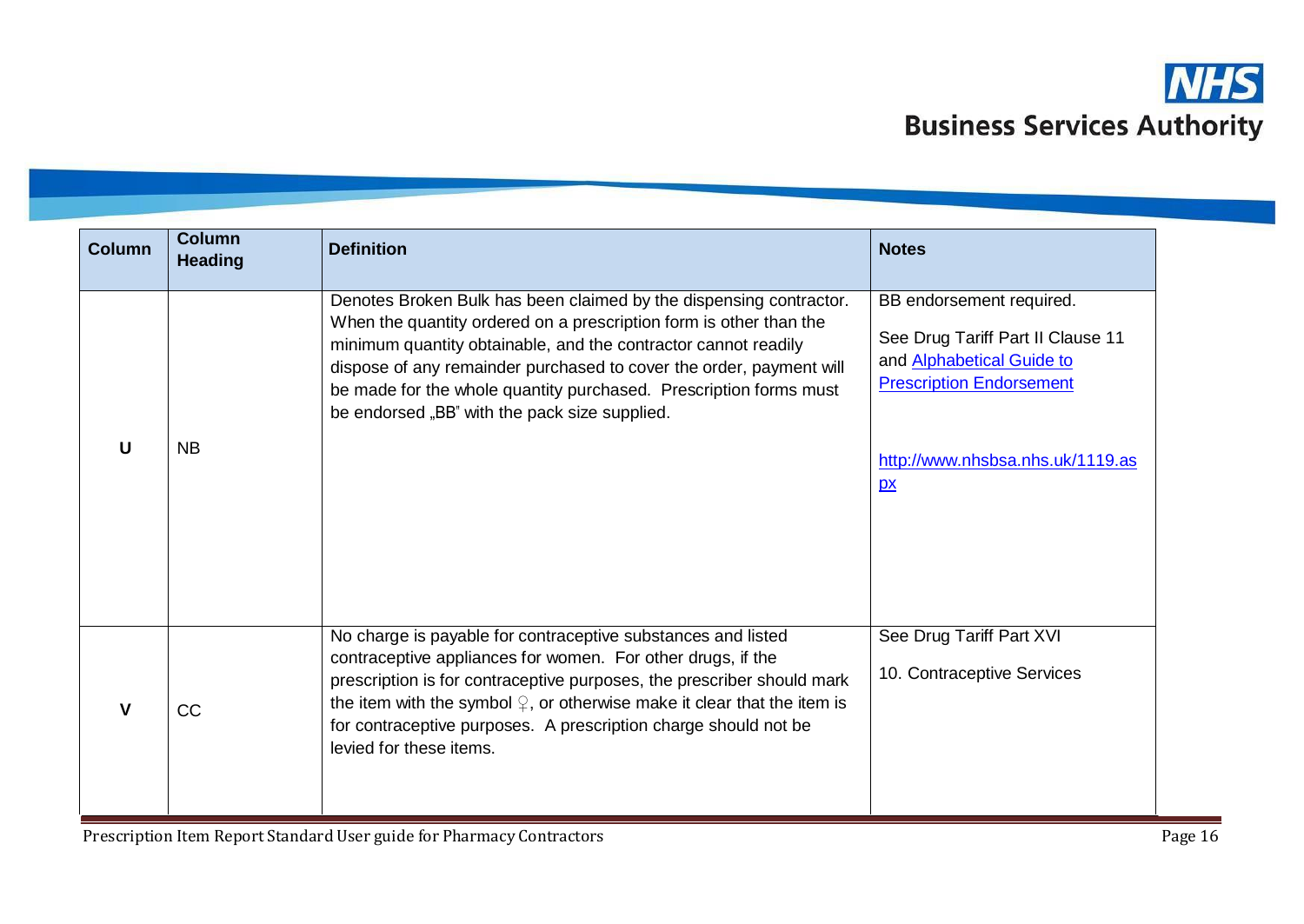

| <b>Column</b>           | <b>Column</b><br><b>Heading</b> | <b>Definition</b>                                                                                                                                        | <b>Notes</b>                                                                                                                                |
|-------------------------|---------------------------------|----------------------------------------------------------------------------------------------------------------------------------------------------------|---------------------------------------------------------------------------------------------------------------------------------------------|
| W                       | DA                              | The item has been disallowed as it is not valid to prescribe. No<br>reimbursement has been given.                                                        |                                                                                                                                             |
| $\overline{\mathbf{X}}$ | DA Value                        | The code denoting the reason for which the item has been disallowed.                                                                                     | See Appendix B                                                                                                                              |
| Z                       | <b>EX Value</b>                 | The full amount of out-of -pocket expenses incurred (if this is over<br>50p). Value expressed in Pounds (£)<br>The contractor must endorse "XP" or "OOP" | XP or OOP endorsement required.<br>See Drug Tariff Part II Clause 12<br>and <b>Alphabetical Guide to</b><br><b>Prescription Endorsement</b> |
|                         |                                 |                                                                                                                                                          | http://www.nhsbsa.nhs.uk/1119.as<br>$\mathbf{p}$                                                                                            |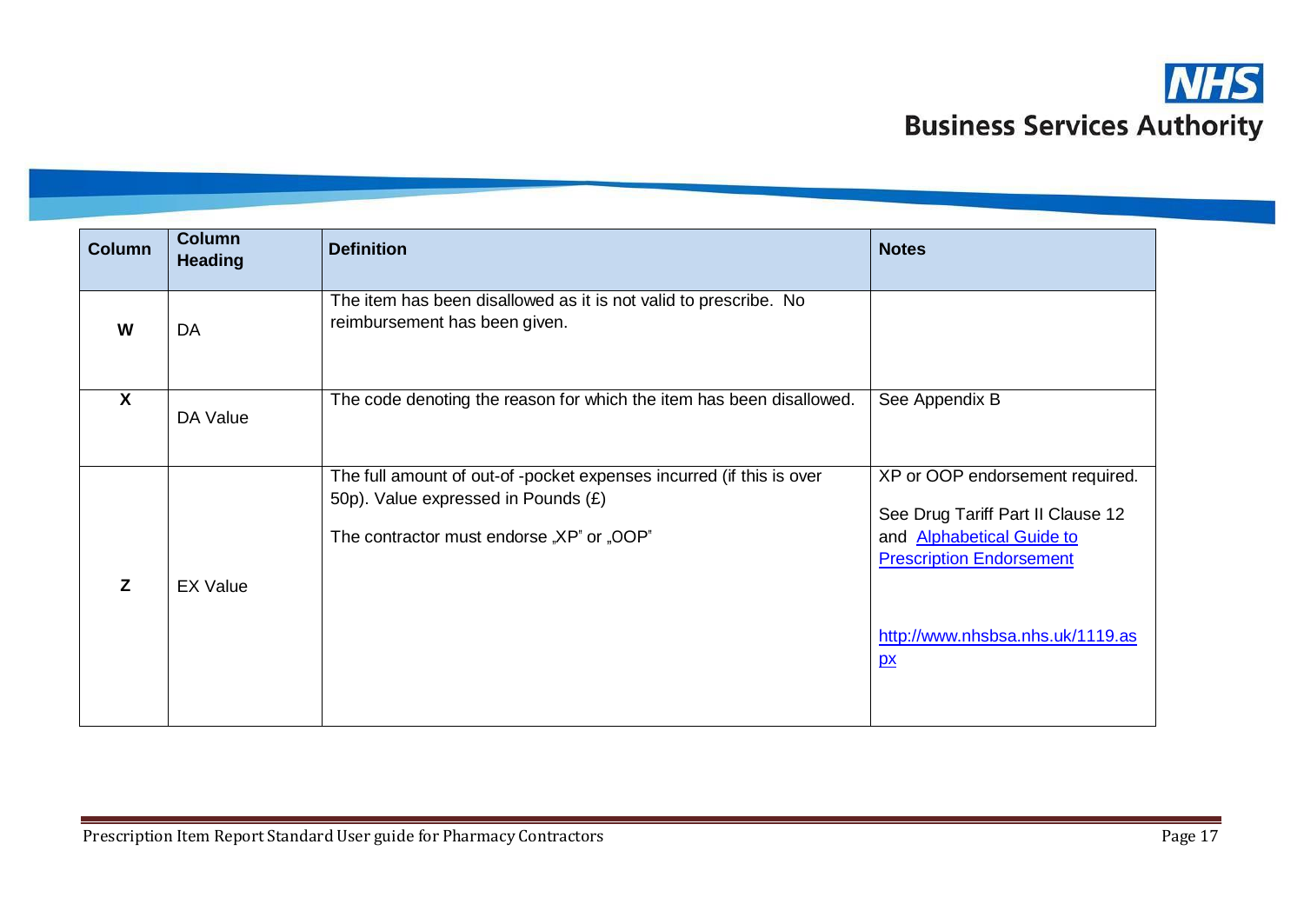

| <b>Column</b> | <b>Column</b><br><b>Heading</b> | <b>Definition</b>                                                                                                                                                                                                                                                                                                                                                                                               | <b>Notes</b>                                                                                                                                                                                                                                                |
|---------------|---------------------------------|-----------------------------------------------------------------------------------------------------------------------------------------------------------------------------------------------------------------------------------------------------------------------------------------------------------------------------------------------------------------------------------------------------------------|-------------------------------------------------------------------------------------------------------------------------------------------------------------------------------------------------------------------------------------------------------------|
| <b>AC</b>     | <b>IP Value</b>                 | This is the value of the Invoice Price endorsed. The price endorsed<br>should be the price for the pack supplied, with pack size clearly stated.<br>The price reimbursed is calculated from the price per pack and the<br>quantity dispensed. It is assumed that any price endorsed refers to<br>the pack, unless it is clear that the price refers to the quantity<br>dispensed. Value expressed in Pounds (£) |                                                                                                                                                                                                                                                             |
| <b>AM</b>     | <b>NC</b>                       | Items which are counted as prescriptions i.e. attract a professional<br>fee, and are submitted within the chargeable group, but are "no<br>charge" items for which the patient does not pay an NHS prescription<br>charge. For example different strengths of the same drug ordered as<br>separate prescriptions items at the same time.                                                                        | e.g. phenindione 50mg tabs and<br>phenindione 10mg tabs ordered<br>together. The contractor receives<br>two fees, but the patient pays one<br>prescription charge, the second<br>strength being free of prescription<br>charge.<br>See Drug Tariff part XVI |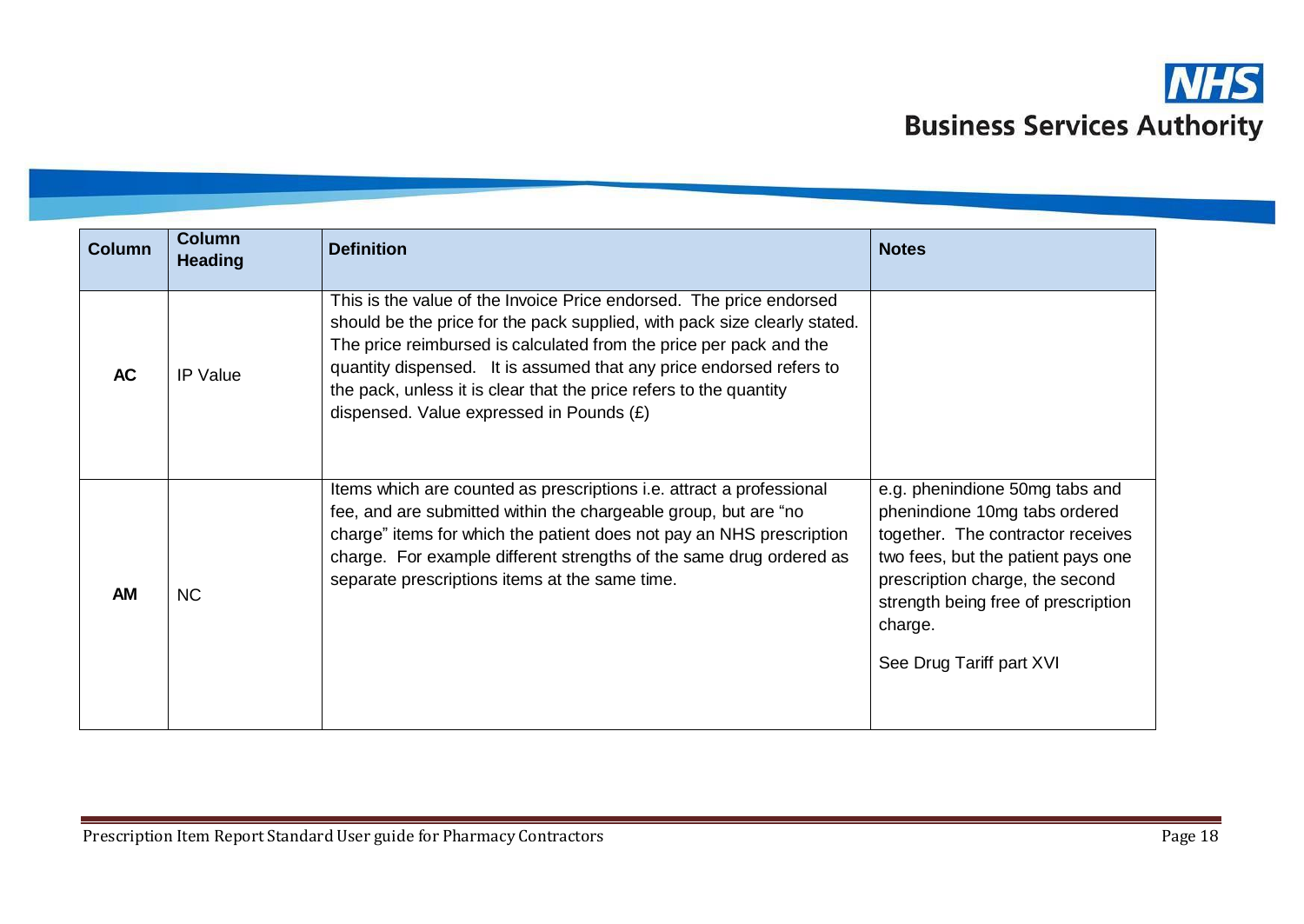

| <b>Column</b> | <b>Column</b><br><b>Heading</b> | <b>Definition</b>                                                                                                                                                                                                                                                  | <b>Notes</b>                                                                                                                                          |
|---------------|---------------------------------|--------------------------------------------------------------------------------------------------------------------------------------------------------------------------------------------------------------------------------------------------------------------|-------------------------------------------------------------------------------------------------------------------------------------------------------|
| <b>AO</b>     | <b>ND</b>                       | Where an item has not been dispensed, and the dispenser has<br>indicated this by scoring through the prescribed product and endorsed<br>ND immediately adjacent to the product name.                                                                               | Dispenser requested to score<br>through product and endorse ND                                                                                        |
| <b>AP</b>     | <b>RB</b>                       | The item has been referred back to the dispenser for further<br>information before it can be processed and correctly reimbursed.                                                                                                                                   |                                                                                                                                                       |
| <b>AQ</b>     | <b>RB</b> Value                 | Code denoting the reason for which the item was referred back to the<br>dispenser.                                                                                                                                                                                 | See Appendix A.                                                                                                                                       |
| <b>AS</b>     | <b>SF Value</b>                 | The number of additional standard fees that apply to the prescription<br>item. This value, applied by NHSBSA, will be one less than the<br>number of instalments/interactions with the patient, as all prescription<br>items automatically receive a standard fee. | e.g. a prescription for oral liquid<br>methadone 140ml is dispensed in<br>10ml instalments on 14 separate<br>occasions. The "SF" value will be<br>13. |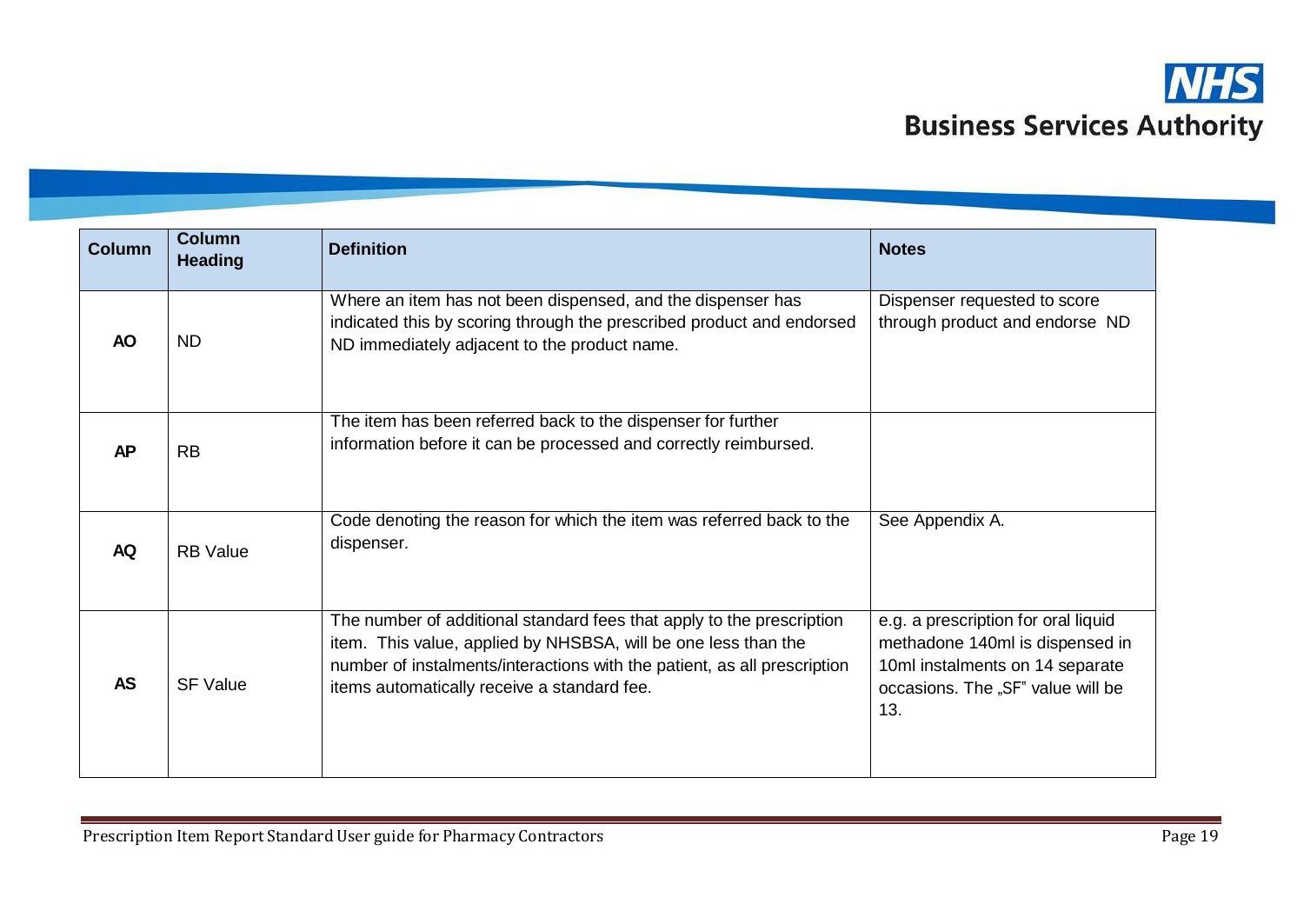

| <b>Column</b> | <b>Column</b><br><b>Heading</b> | <b>Definition</b>                                                                                                                                                                                                                                                                                                                                                            | <b>Notes</b>            |
|---------------|---------------------------------|------------------------------------------------------------------------------------------------------------------------------------------------------------------------------------------------------------------------------------------------------------------------------------------------------------------------------------------------------------------------------|-------------------------|
| <b>AT</b>     | <b>ZD</b>                       | This denotes drugs for which discount is not deducted i.e. the<br>prescription price reimbursement will have no discount deduction<br>applied. Contractors need not endorse the prescription. Products are<br>detailed in Part II of the Drug Tariff.                                                                                                                        | See Drug Tariff Part II |
| <b>AU</b>     | <b>LB</b>                       | Specially manufactured or imported preparations which are endorsed<br>as such ("SP") attract an additional fee. This is denoted as LB by<br>NHSBSA for internal purposes, ensuring that the correct fee is paid. If<br>the order is made up of more than one pack, the LB endorsement and<br>SP value fee will be added to the last element of the item.                     | Requires SP endorsement |
| <b>AV</b>     | <b>LC</b>                       | Extemporaneously dispensed preparations which are endorsed as<br>such ("ED" or "Extemp Disp") attract an additional fee. These items are<br>denoted by LC by NHSBSA for internal purposes, ensuring that the<br>correct fee is paid. If the order is made up of more than one pack, the<br>LC endorsement and ED value fee will be added to the last element of<br>the item. | Requires ED endorsement |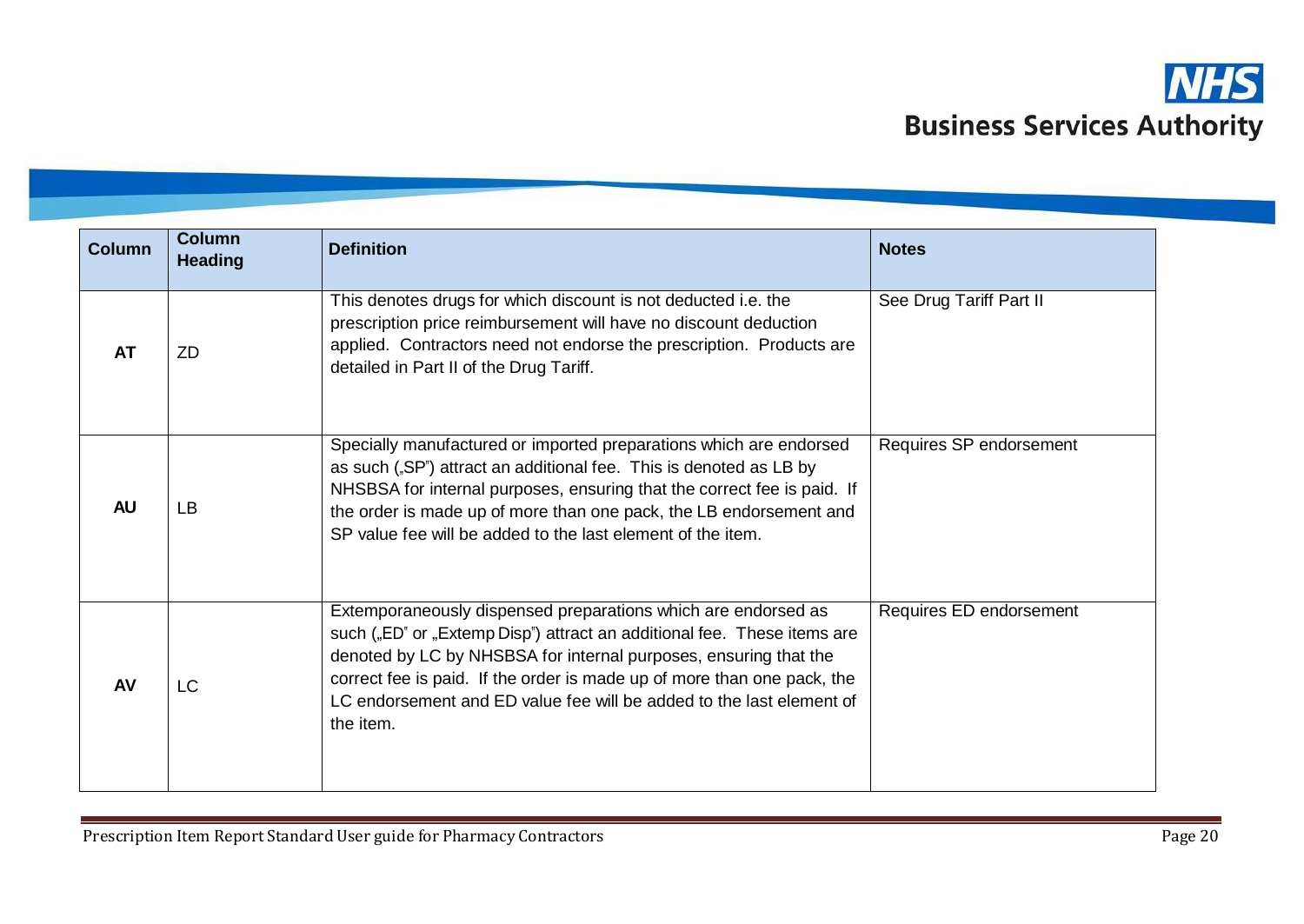

| <b>Column</b> | <b>Column</b><br><b>Heading</b>        | <b>Definition</b>                                                                                                                                                                                                                                                      | <b>Notes</b>                                            |
|---------------|----------------------------------------|------------------------------------------------------------------------------------------------------------------------------------------------------------------------------------------------------------------------------------------------------------------------|---------------------------------------------------------|
| <b>AY</b>     | <b>SDR Professional</b><br>Fee Value   | This is a Standard Discount Rate prescription item. All prescription<br>items attract a Professional fee: the value is expressed in Pounds $(E)$<br>Known as Activity Payment (from December 2016 dispensing) on<br>the Schedule of Payments                           | See Drug Tariff Part IIIA/1                             |
| <b>AZ</b>     | <b>SDR Professional</b><br>Fee Number  | The number of professional fees paid for the Standard Discount Rate<br>prescription item.                                                                                                                                                                              | See Drug Tariff Part IIIA/1                             |
| <b>BA</b>     | <b>ZDR Professional</b><br>Fee Value   | This item is a Discount Not Deducted prescription item. All prescription<br>items attract a Professional fee: the value is expressed in Pounds $(E)$<br>Known as Activity Payment (from December 2016 dispensing) on<br>the Schedule of Payments                       | See Drug Tariff Part IIIA/1                             |
| <b>BB</b>     | <b>ZDR Professional</b><br>Fee Number  | The number of professional fees paid for the Discount Not Deducted<br>prescription item.                                                                                                                                                                               | See Drug Tariff Part IIIA/1                             |
| <b>BC</b>     | <b>SP Unlicensed</b><br>Meds Fee Value | The value of the fee for preparations manufactured under a Medicines<br>and Healthcare Products Regulatory Agency (MHRA) specials<br>licenced or sourced under an MHRA importers licence. Value<br>expressed in Pounds $(E)$ . An LB endorsement is added for internal | SP must be endorsed.<br>See Drug Tariff Part IIIA/2/A/a |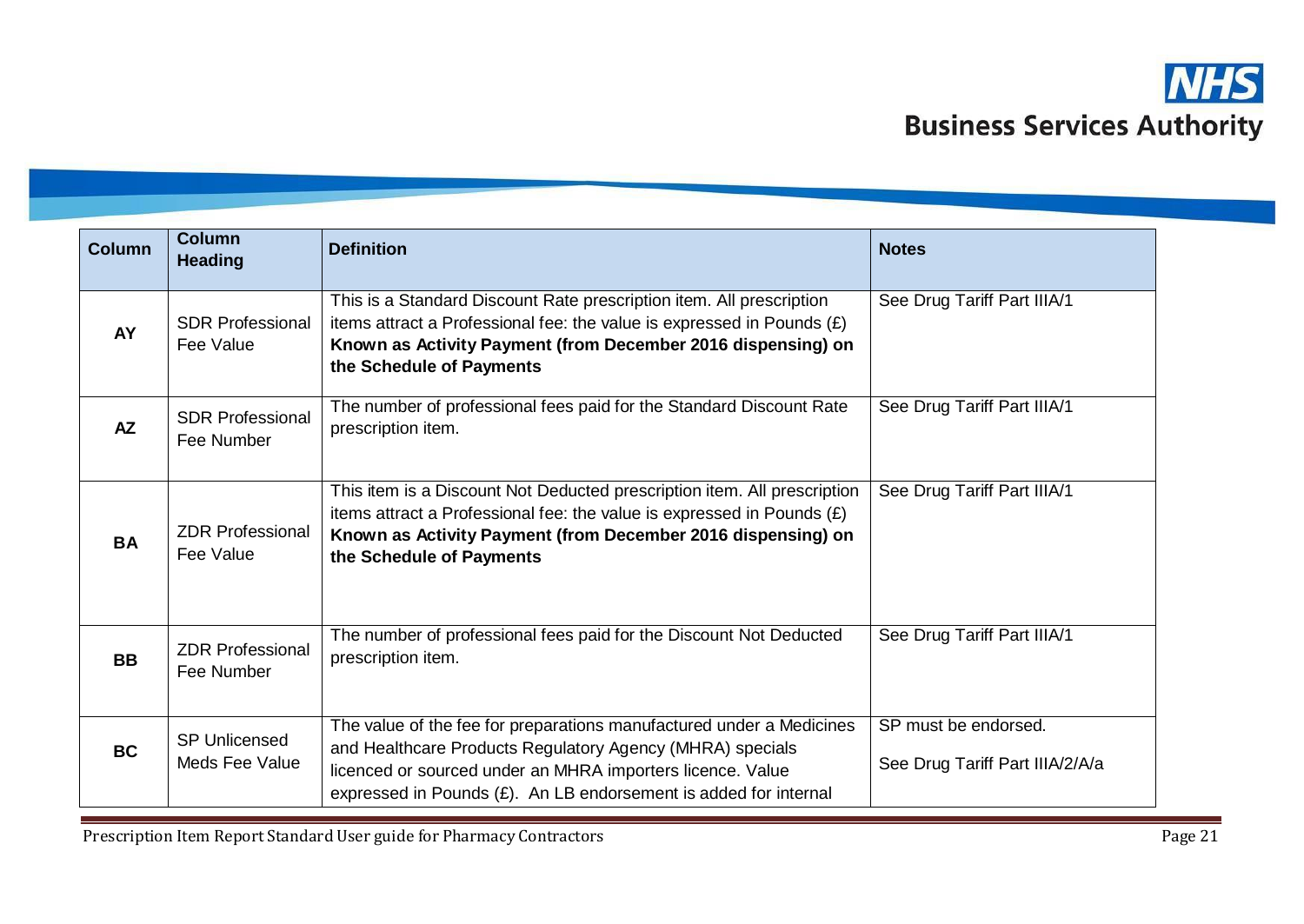

| <b>Column</b> | <b>Column</b><br><b>Heading</b>        | <b>Definition</b>                                                                                                                                                                                                              | <b>Notes</b>                                                                                                                                                                                         |
|---------------|----------------------------------------|--------------------------------------------------------------------------------------------------------------------------------------------------------------------------------------------------------------------------------|------------------------------------------------------------------------------------------------------------------------------------------------------------------------------------------------------|
|               |                                        | processing purposes.                                                                                                                                                                                                           |                                                                                                                                                                                                      |
| <b>BD</b>     | <b>ED Unlicensed</b><br>Meds Fee Value | The value of the fee for preparations prepared under the Section 10<br>exemption from the Medicines Act 1968. Value expressed in Pounds<br>(£). An LC endorsement is added for internal processing purposes.                   | ED must be endorsed.<br>See Drug Tariff Part IIIA/2/A/b                                                                                                                                              |
| <b>BH</b>     | Methadone Fee<br>Value                 | All prescriptions for oral liquid methadone attract a payment. No<br>endorsement is required by the contractor. Value expressed in<br>Pounds (£)                                                                               | See Drug Tariff part IIIA/2/C                                                                                                                                                                        |
| <b>BI</b>     | Methadone<br>Pckgd Dose Fee<br>Value   | A fee is paid where the quantity dispensed to the patient for a<br>prescription for oral liquid methadone cover more than one dose and<br>the contractor has packaged each dose separately. Value expressed<br>in Pounds $(E)$ | PDn endorsement required:<br>$n =$ number of doses packaged<br>separately minus the number of<br>times the contractor has dispensed<br>the medicine to the patient. See<br>Drug Tariff part IIIA/2/D |

Prescription Item Report Standard User guide for Pharmacy Contractors **Page 22** Page 22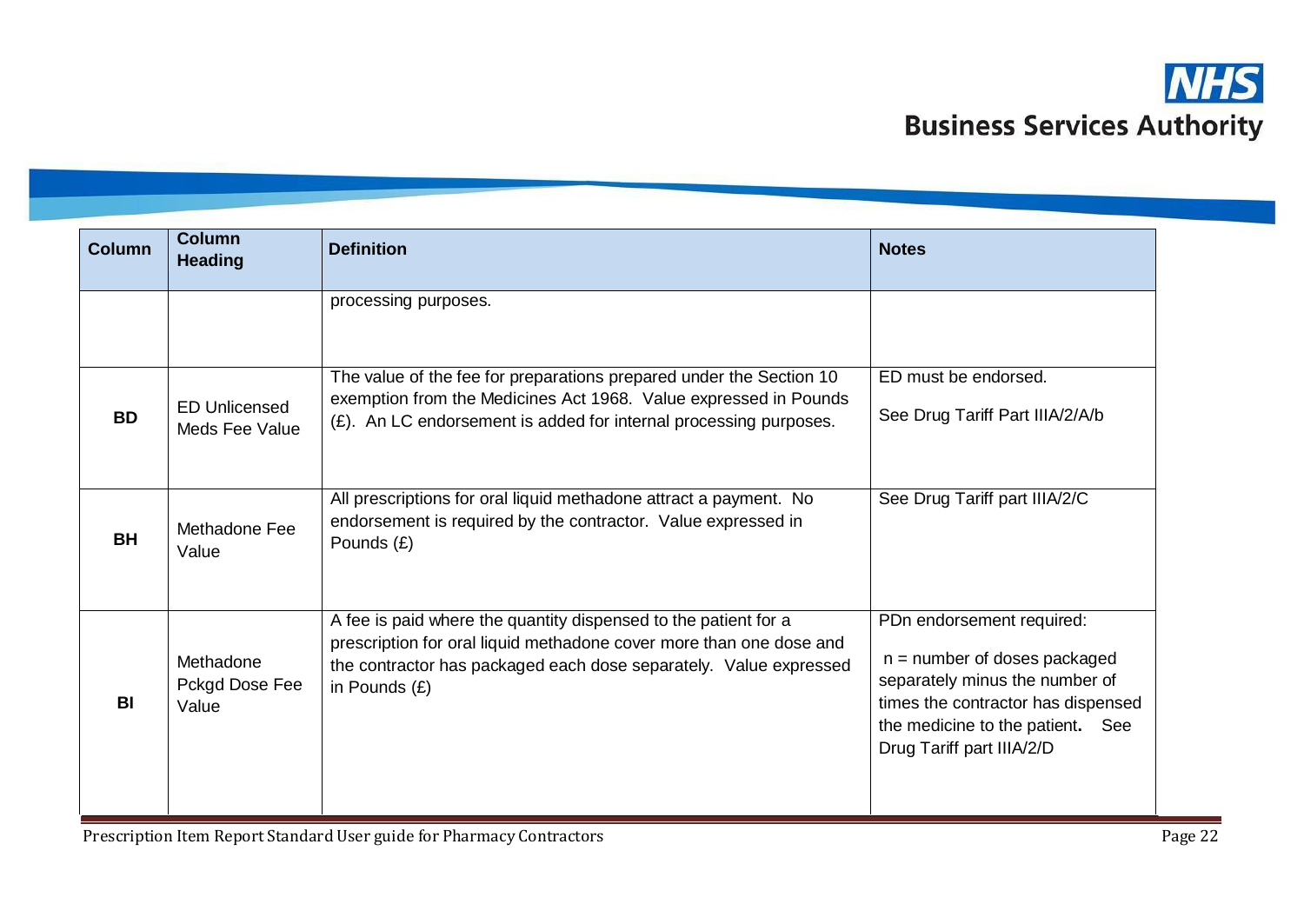

| <b>Column</b> | <b>Column</b><br><b>Heading</b>     | <b>Definition</b>                                                                                                                                                                                                                                                  | <b>Notes</b>                                                                                                                                                                                                                                                   |
|---------------|-------------------------------------|--------------------------------------------------------------------------------------------------------------------------------------------------------------------------------------------------------------------------------------------------------------------|----------------------------------------------------------------------------------------------------------------------------------------------------------------------------------------------------------------------------------------------------------------|
| <b>BN</b>     | Expensive Item<br>Fee Value         | A fee equivalent to 2% of the net ingredient cost will be payable on all<br>prescription items over £100.00. Value expressed in Pounds (£)                                                                                                                         | See Drug Tariff Part IIIA/2/F                                                                                                                                                                                                                                  |
| <b>BP</b>     | <b>Dispensing UUID</b>              | This is a unique identifying code for an item which has been<br>dispensed and claimed through the Electronic Prescription Service<br>(EPS). It does not hold any product information: its purpose is to<br>uniquely identify the dispensed item in an EPS message. |                                                                                                                                                                                                                                                                |
| <b>BQ</b>     | <b>NHS Patient</b><br><b>Number</b> | The patient NHS number captured by NHSBSA from the scanned<br>prescription image or the EPS prescription.                                                                                                                                                          | For data security reasons only the<br>final 7 digits of the captured NHS<br>patient number are displayed.<br>Note – if the NHS number has<br>been obscured by pharmacy<br>stamps or other marks then it will<br>not be possible to display this data<br>field. |